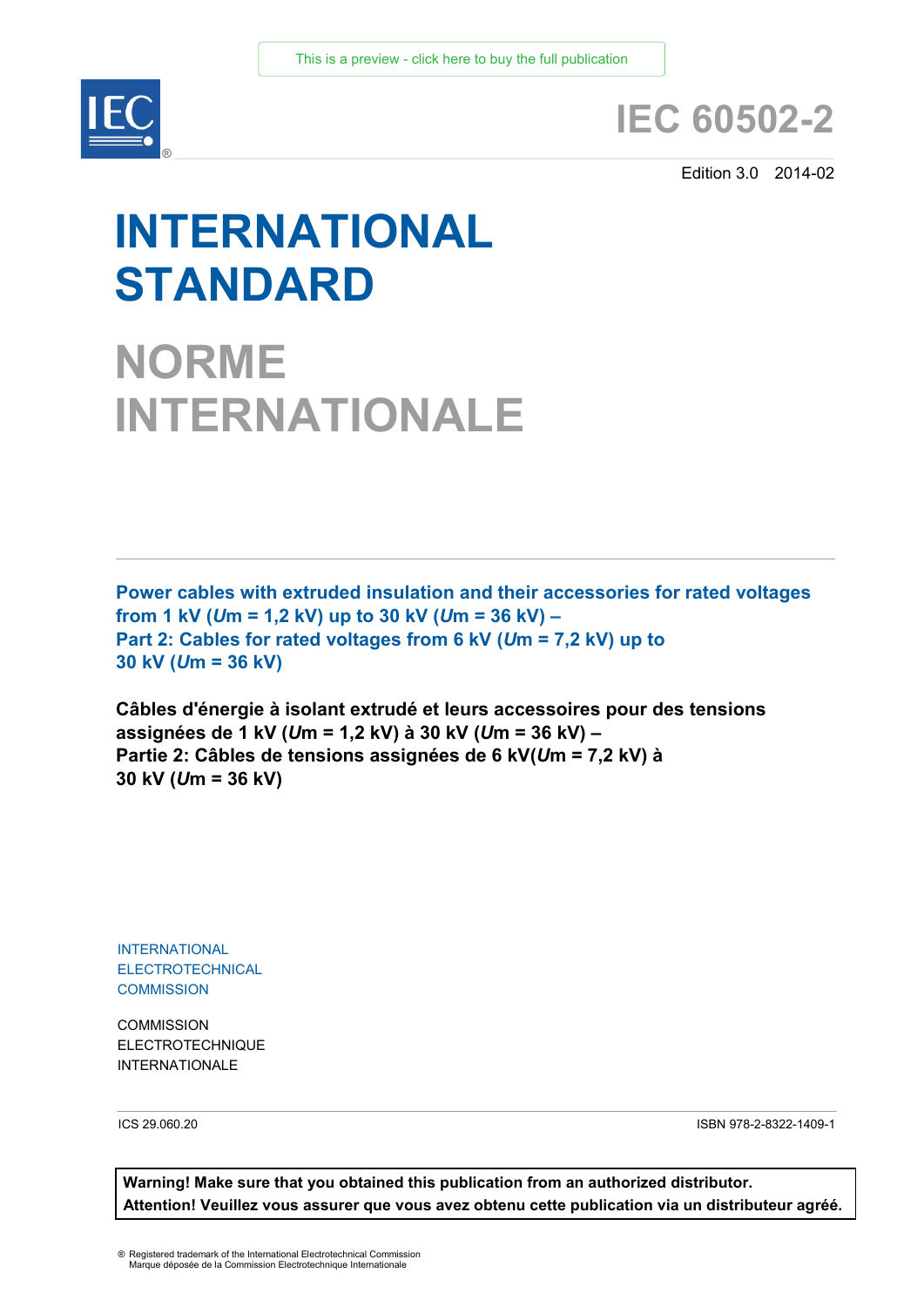$-2-$ 

### **CONTENTS**

| 1                 |      |                   |                                                                           |    |  |
|-------------------|------|-------------------|---------------------------------------------------------------------------|----|--|
| 2                 |      |                   |                                                                           |    |  |
| 3                 |      |                   |                                                                           |    |  |
|                   | 3.1  |                   | Definitions of dimensional values (thicknesses, cross-sections, etc.)  14 |    |  |
|                   | 3.2  |                   |                                                                           |    |  |
| 4                 |      |                   |                                                                           |    |  |
|                   | 4.1  |                   |                                                                           |    |  |
|                   | 4.2  |                   |                                                                           |    |  |
|                   | 4.3  |                   |                                                                           |    |  |
| 5                 |      |                   |                                                                           |    |  |
| 6                 |      |                   |                                                                           |    |  |
|                   | 6.1  |                   |                                                                           |    |  |
|                   | 6.2  |                   |                                                                           |    |  |
| 7                 |      |                   |                                                                           |    |  |
|                   | 7.1  |                   |                                                                           |    |  |
|                   | 7.2  |                   |                                                                           |    |  |
|                   | 7.3  |                   |                                                                           |    |  |
| 8                 |      |                   |                                                                           |    |  |
|                   | 8.1  |                   |                                                                           |    |  |
|                   | 8.2  |                   |                                                                           |    |  |
|                   |      | 8.2.1             |                                                                           |    |  |
|                   |      | 8.2.2<br>8.2.3    |                                                                           |    |  |
|                   |      | 8.2.4             |                                                                           |    |  |
|                   | 8.3  |                   |                                                                           |    |  |
|                   | 8.4  |                   | Cables having a metal layer over each individual core (see Clause 10) 20  |    |  |
| 9                 |      |                   |                                                                           |    |  |
| 10                |      |                   |                                                                           |    |  |
|                   |      | 10.1 Construction |                                                                           | 21 |  |
|                   | 10.2 |                   |                                                                           |    |  |
|                   | 10.3 |                   |                                                                           |    |  |
| 11                |      |                   |                                                                           |    |  |
|                   | 11.1 |                   |                                                                           |    |  |
|                   | 11.2 |                   |                                                                           |    |  |
|                   | 11.3 |                   |                                                                           |    |  |
| $12 \overline{ }$ |      |                   |                                                                           |    |  |
|                   | 12.1 |                   |                                                                           |    |  |
|                   | 12.2 |                   |                                                                           |    |  |
| 13                |      |                   |                                                                           |    |  |
|                   | 13.1 |                   |                                                                           |    |  |
|                   | 13.2 |                   |                                                                           |    |  |
|                   | 13.3 |                   |                                                                           |    |  |
|                   |      | 13.3.1            |                                                                           |    |  |
|                   |      | 13.3.2            |                                                                           |    |  |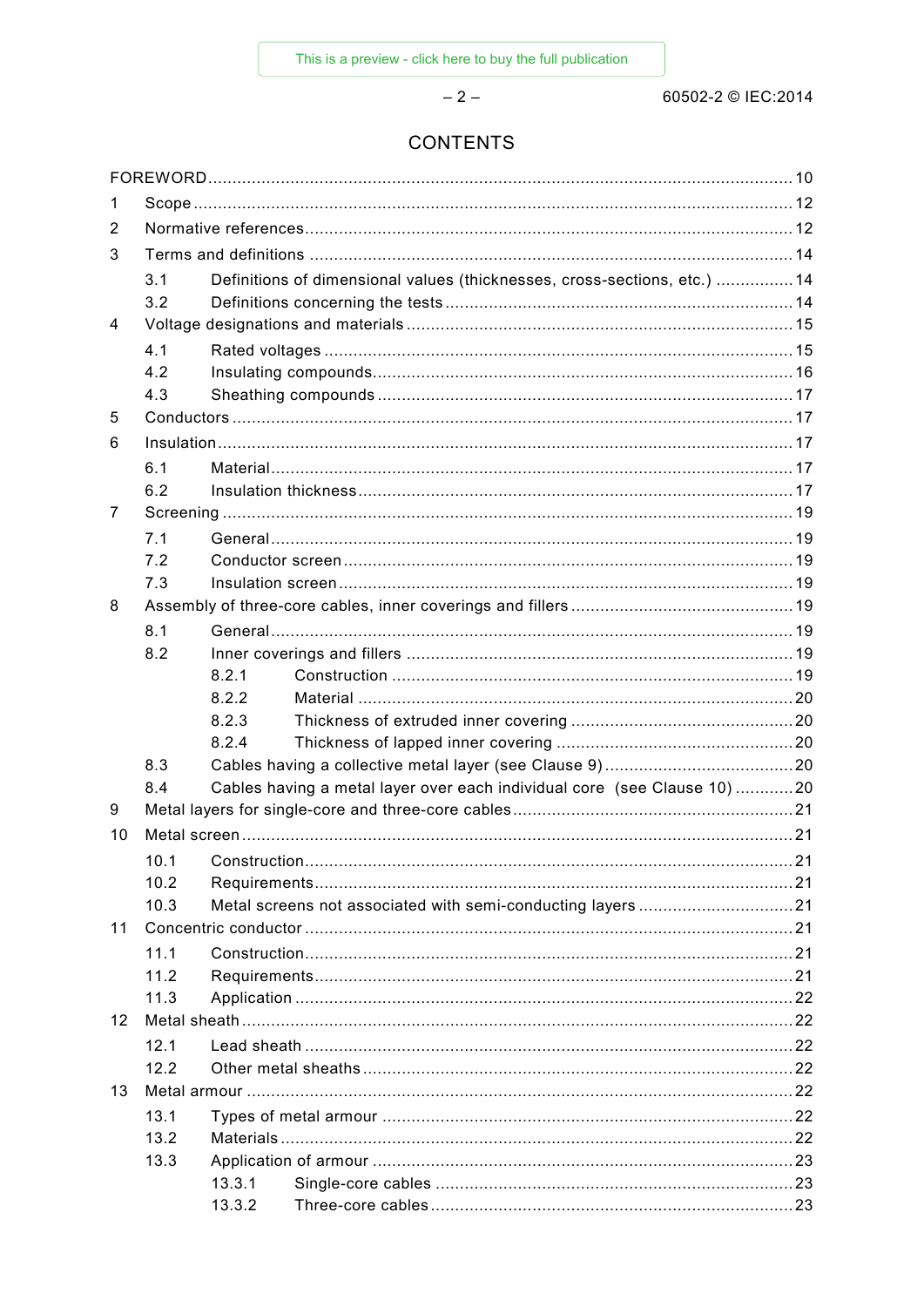60502-2 © IEC:2014

 $-3-$ 

|    |      | 13.3.3                                                                                                                                  |                                                              |  |  |  |
|----|------|-----------------------------------------------------------------------------------------------------------------------------------------|--------------------------------------------------------------|--|--|--|
|    |      | 13.3.4                                                                                                                                  | Lapped bedding under armour for lead sheathed cables 23      |  |  |  |
|    | 13.4 |                                                                                                                                         |                                                              |  |  |  |
|    | 13.5 |                                                                                                                                         | Correlation between cable diameters and armour dimensions 24 |  |  |  |
|    | 13.6 |                                                                                                                                         |                                                              |  |  |  |
|    | 13.7 |                                                                                                                                         |                                                              |  |  |  |
| 14 |      |                                                                                                                                         |                                                              |  |  |  |
|    | 14.1 |                                                                                                                                         |                                                              |  |  |  |
|    | 14.2 |                                                                                                                                         |                                                              |  |  |  |
|    | 14.3 |                                                                                                                                         |                                                              |  |  |  |
| 15 |      |                                                                                                                                         |                                                              |  |  |  |
|    | 15.1 |                                                                                                                                         |                                                              |  |  |  |
|    | 15.2 |                                                                                                                                         | Frequency and waveform of power frequency test voltages26    |  |  |  |
|    | 15.3 |                                                                                                                                         |                                                              |  |  |  |
|    | 15.4 |                                                                                                                                         |                                                              |  |  |  |
| 16 |      |                                                                                                                                         |                                                              |  |  |  |
|    | 16.1 |                                                                                                                                         |                                                              |  |  |  |
|    | 16.2 |                                                                                                                                         |                                                              |  |  |  |
|    | 16.3 |                                                                                                                                         |                                                              |  |  |  |
|    | 16.4 |                                                                                                                                         |                                                              |  |  |  |
|    |      | 16.4.1                                                                                                                                  |                                                              |  |  |  |
|    |      | 16.4.2                                                                                                                                  |                                                              |  |  |  |
|    |      | 16.4.3                                                                                                                                  |                                                              |  |  |  |
|    |      | 16.4.4                                                                                                                                  |                                                              |  |  |  |
|    |      | 16.4.5                                                                                                                                  |                                                              |  |  |  |
|    | 16.5 |                                                                                                                                         |                                                              |  |  |  |
| 17 |      |                                                                                                                                         |                                                              |  |  |  |
|    | 17.1 |                                                                                                                                         |                                                              |  |  |  |
|    | 17.2 |                                                                                                                                         |                                                              |  |  |  |
|    |      | 17.2.1                                                                                                                                  |                                                              |  |  |  |
|    |      | 17.2.2                                                                                                                                  |                                                              |  |  |  |
|    | 17.3 |                                                                                                                                         |                                                              |  |  |  |
|    | 17.4 |                                                                                                                                         |                                                              |  |  |  |
|    | 17.5 | Measurement of thickness of insulation and of non-metal sheaths<br>(including extruded separation sheaths, but excluding inner extruded |                                                              |  |  |  |
|    |      |                                                                                                                                         |                                                              |  |  |  |
|    |      | 17.5.1                                                                                                                                  |                                                              |  |  |  |
|    |      | 17.5.2                                                                                                                                  |                                                              |  |  |  |
|    |      | 17.5.3                                                                                                                                  |                                                              |  |  |  |
|    | 17.6 |                                                                                                                                         |                                                              |  |  |  |
|    |      | 17.6.1                                                                                                                                  |                                                              |  |  |  |
|    |      | 17.6.2                                                                                                                                  |                                                              |  |  |  |
|    |      | 17.6.3                                                                                                                                  |                                                              |  |  |  |
|    | 17.7 |                                                                                                                                         |                                                              |  |  |  |
|    |      | 17.7.1                                                                                                                                  |                                                              |  |  |  |
|    |      | 17.7.2                                                                                                                                  |                                                              |  |  |  |
|    |      | 17.7.3                                                                                                                                  |                                                              |  |  |  |
|    | 17.8 |                                                                                                                                         |                                                              |  |  |  |
|    | 17.9 |                                                                                                                                         |                                                              |  |  |  |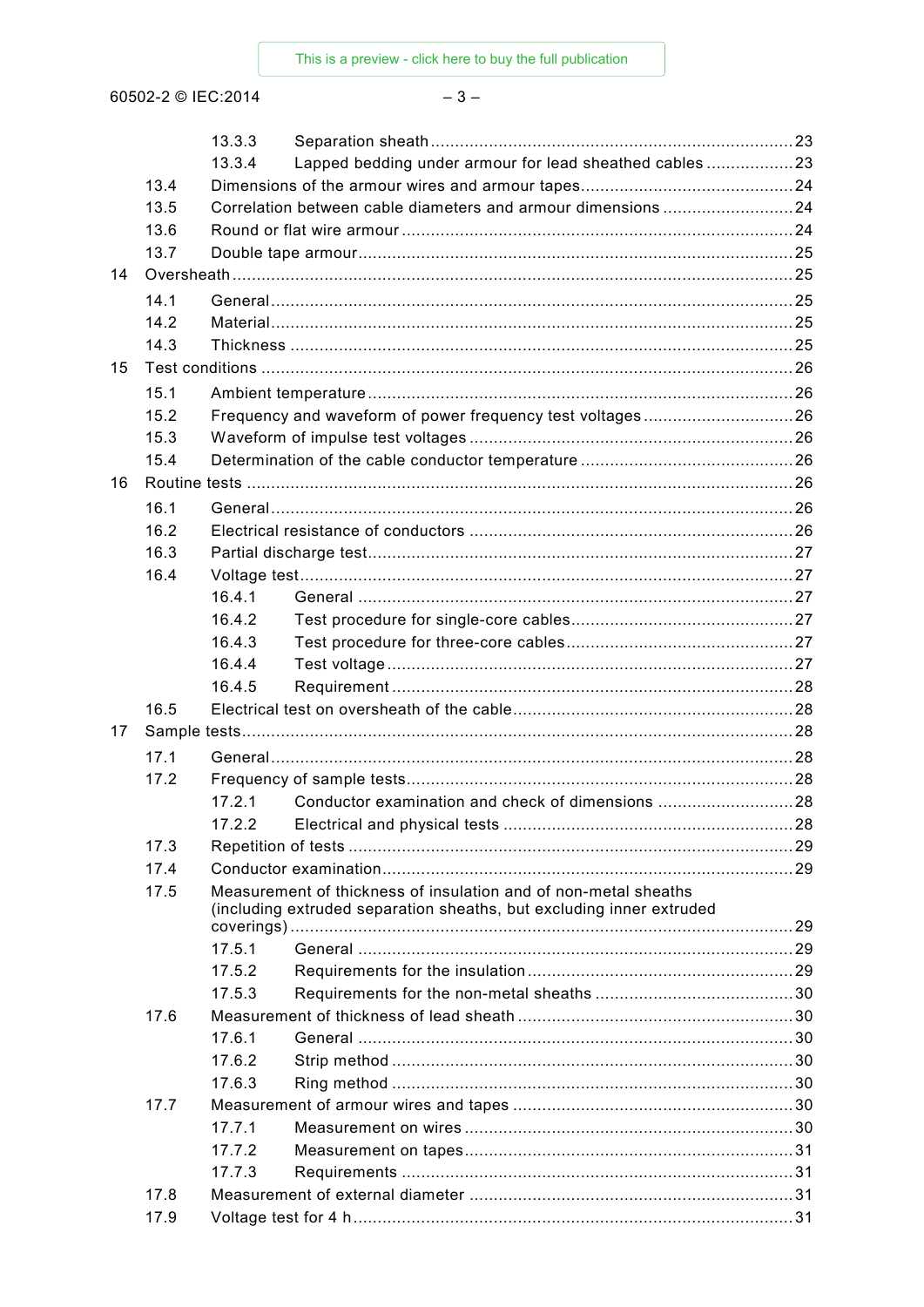This is a preview - click here to buy the full publication

### 60502-2 © IEC:2014

|    |       | 17.9.1        |                                                                          |  |
|----|-------|---------------|--------------------------------------------------------------------------|--|
|    |       | 17.9.2        |                                                                          |  |
|    |       | 17.9.3        |                                                                          |  |
|    |       | 17.9.4        |                                                                          |  |
|    | 17.10 |               | Hot set test for EPR, HEPR and XLPE insulations and elastomeric          |  |
|    |       | sheaths       |                                                                          |  |
|    |       | 17.10.1       |                                                                          |  |
|    |       | 17.10.2       |                                                                          |  |
| 18 |       |               |                                                                          |  |
|    | 18.1  |               |                                                                          |  |
|    | 18.2  |               | Cables having conductor screens and insulation screens32                 |  |
|    |       | 18.2.1        |                                                                          |  |
|    |       | 18.2.2        |                                                                          |  |
|    |       | 18.2.3        |                                                                          |  |
|    |       | 18.2.4        |                                                                          |  |
|    |       | 18.2.5        |                                                                          |  |
|    |       | 18.2.6        | Tan $\delta$ measurement for cables of rated voltage 6/10 (12) kV        |  |
|    |       | 18.2.7        |                                                                          |  |
|    |       | 18.2.8        |                                                                          |  |
|    |       | 18.2.9        |                                                                          |  |
|    |       | 18.2.10       |                                                                          |  |
|    | 18.3  |               | Cables of rated voltage 3,6/6 (7,2) kV having unscreened insulation 35   |  |
|    |       | 18.3.1        |                                                                          |  |
|    |       | 18.3.2        | Insulation resistance measurement at ambient temperature 35              |  |
|    |       | 18.3.3        | Insulation resistance measurement at maximum conductor                   |  |
|    |       |               |                                                                          |  |
|    |       | 18.3.4        |                                                                          |  |
|    |       | 18.3.5        |                                                                          |  |
| 19 |       |               |                                                                          |  |
|    | 19.1  |               |                                                                          |  |
|    | 19.2  |               |                                                                          |  |
|    |       | 19.2.1        |                                                                          |  |
|    |       | 19.2.2        |                                                                          |  |
|    |       | 19.2.3        |                                                                          |  |
|    | 19.3  |               | Measurement of thickness of non-metal sheaths (including extruded        |  |
|    |       | 19.3.1        |                                                                          |  |
|    |       | 19.3.2        |                                                                          |  |
|    |       | 19.3.3        |                                                                          |  |
|    | 19.4  |               |                                                                          |  |
|    |       | 19.4.1        |                                                                          |  |
|    |       | 19.4.2        |                                                                          |  |
|    |       | 19.4.3        |                                                                          |  |
|    | 19.5  |               | Tests for determining the mechanical properties of insulation before and |  |
|    |       | after ageing. |                                                                          |  |
|    |       | 19.5.1        |                                                                          |  |
|    |       | 19.5.2        |                                                                          |  |
|    |       | 19.5.3        |                                                                          |  |
|    |       | 19.5.4        |                                                                          |  |

### $-4-$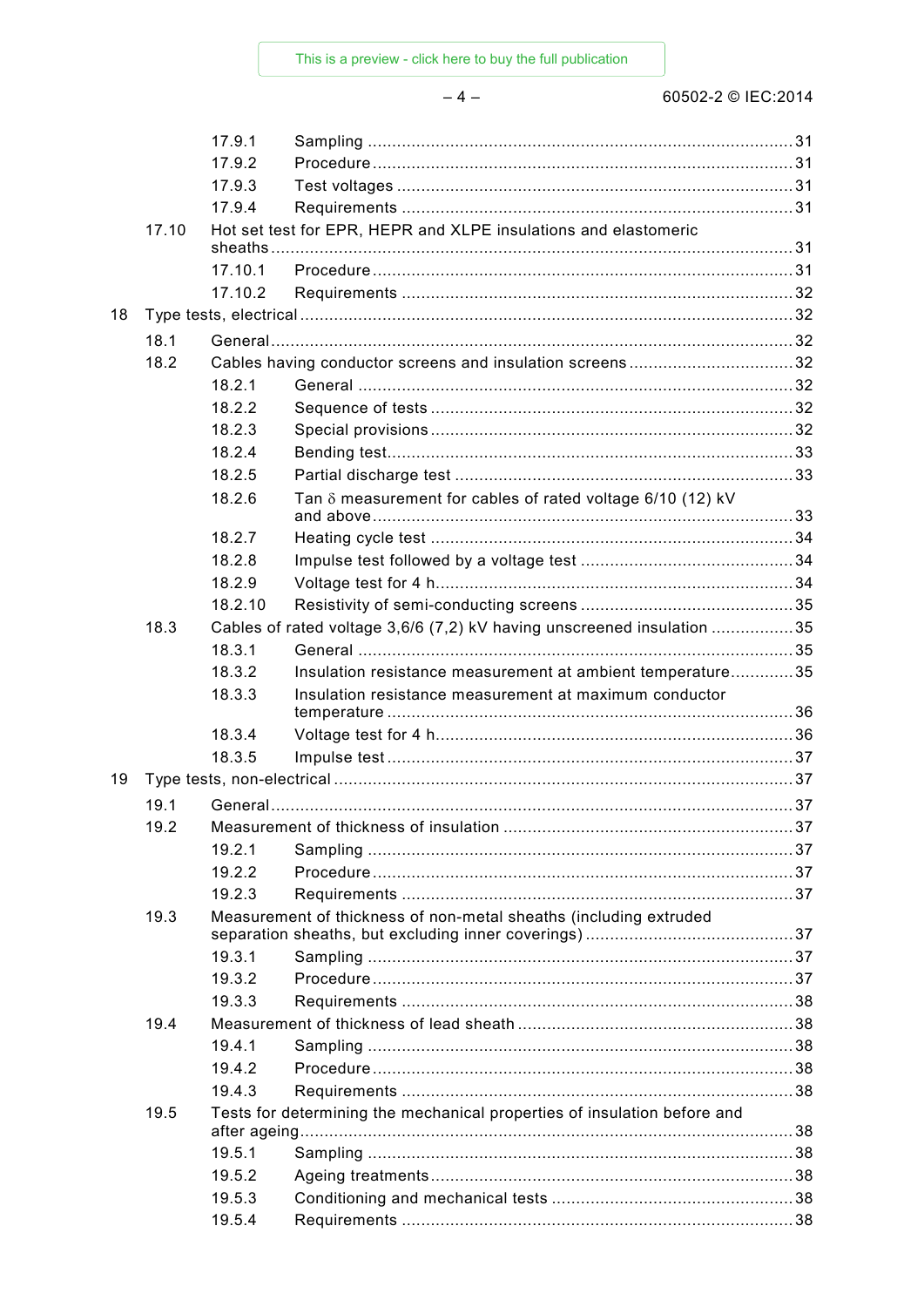This is a preview - click here to buy the full publication

60502-2 © IEC:2014

### $-5-$

| 19.6  |         | Tests for determining the mechanical properties of non-metal sheaths      |  |
|-------|---------|---------------------------------------------------------------------------|--|
|       | 19.6.1  |                                                                           |  |
|       | 19.6.2  |                                                                           |  |
|       | 19.6.3  |                                                                           |  |
|       | 19.6.4  |                                                                           |  |
| 19.7  |         |                                                                           |  |
|       | 19.7.1  |                                                                           |  |
|       | 19.7.2  |                                                                           |  |
|       | 19.7.3  |                                                                           |  |
|       | 19.7.4  |                                                                           |  |
|       |         |                                                                           |  |
| 19.8  | 19.7.5  |                                                                           |  |
|       |         |                                                                           |  |
|       | 19.8.1  |                                                                           |  |
|       | 19.8.2  |                                                                           |  |
| 19.9  |         | Pressure test at high temperature on insulations and non-metal sheaths39  |  |
|       | 19.9.1  |                                                                           |  |
|       | 19.9.2  |                                                                           |  |
| 19.10 |         |                                                                           |  |
|       | 19.10.1 |                                                                           |  |
|       | 19.10.2 |                                                                           |  |
| 19.11 |         | Test for resistance of PVC insulation and sheaths to cracking (heat shock |  |
|       | 19.11.1 |                                                                           |  |
|       | 19.11.2 |                                                                           |  |
| 19.12 |         |                                                                           |  |
|       | 19.12.1 |                                                                           |  |
|       | 19.12.2 |                                                                           |  |
| 19.13 |         | Hot set test for EPR, HEPR and XLPE insulations and elastomeric           |  |
|       |         |                                                                           |  |
| 19.14 |         |                                                                           |  |
|       |         |                                                                           |  |
|       | 19.14.2 |                                                                           |  |
| 19.15 |         |                                                                           |  |
|       | 19.15.1 |                                                                           |  |
|       | 19.15.2 |                                                                           |  |
| 19.16 |         |                                                                           |  |
| 19.17 |         | Measurement of carbon black content of black PE oversheaths 41            |  |
|       | 19.17.1 |                                                                           |  |
|       | 19.17.2 |                                                                           |  |
| 19.18 |         |                                                                           |  |
|       | 19.18.1 |                                                                           |  |
|       | 19.18.2 |                                                                           |  |
| 19.19 |         |                                                                           |  |
|       | 19.19.1 |                                                                           |  |
|       | 19.19.2 |                                                                           |  |
| 19.20 |         |                                                                           |  |
|       | 19.20.1 |                                                                           |  |
|       | 19.20.2 |                                                                           |  |
| 19.21 |         |                                                                           |  |
|       |         |                                                                           |  |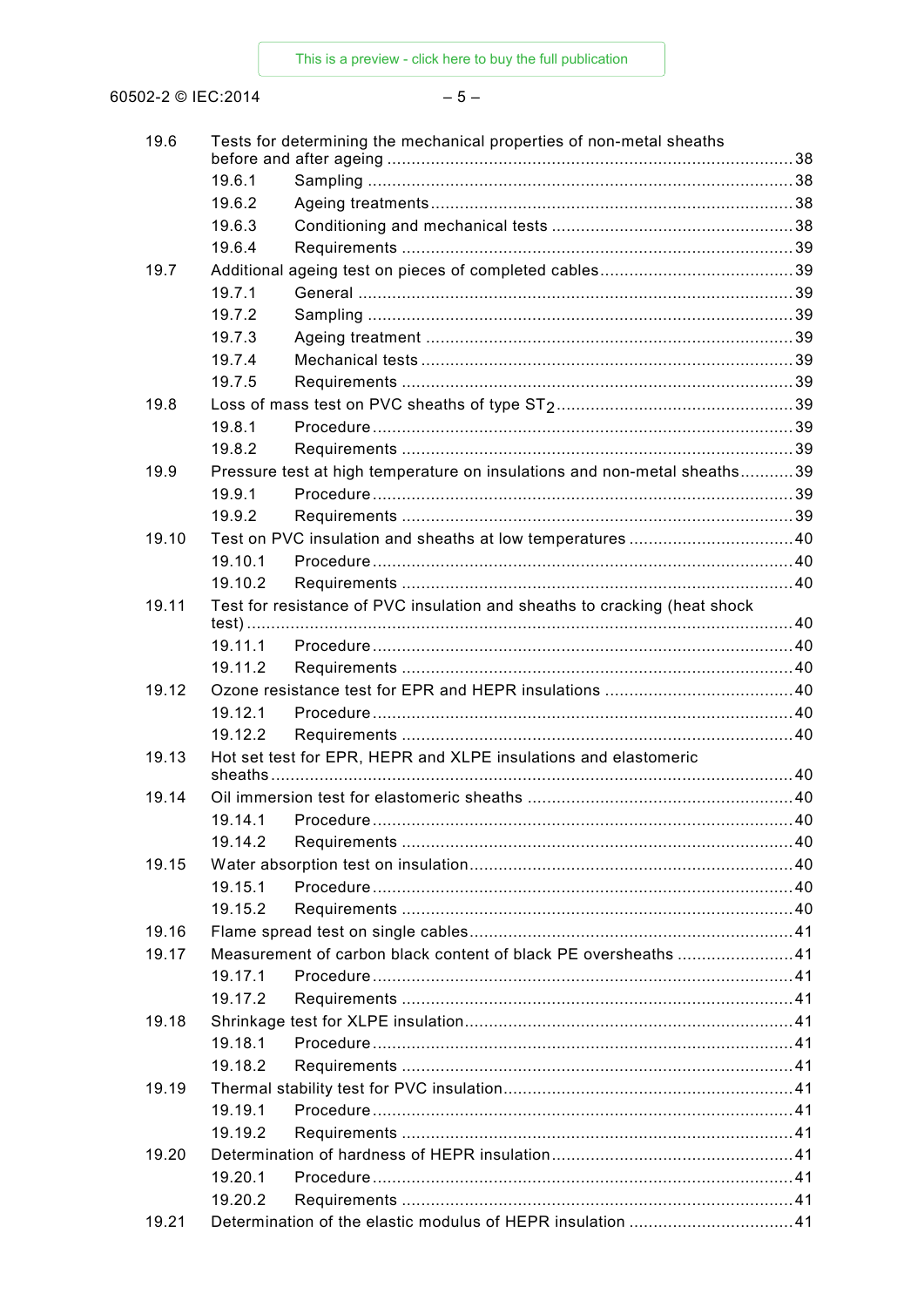$-6-$ 

### 60502-2 © IEC:2014

|    |            | 19.21.1      |                                                                                       |  |
|----|------------|--------------|---------------------------------------------------------------------------------------|--|
|    |            | 19.21.2      |                                                                                       |  |
|    | 19.22      |              |                                                                                       |  |
|    |            | 19.22.1      |                                                                                       |  |
|    |            | 19.22.2      |                                                                                       |  |
|    | 19.23      |              |                                                                                       |  |
|    |            | 19.23.1      |                                                                                       |  |
|    |            | 19.23.2      |                                                                                       |  |
|    |            | 19.23.3      |                                                                                       |  |
|    | 19.24      |              |                                                                                       |  |
| 20 |            |              |                                                                                       |  |
|    | 20.1       |              |                                                                                       |  |
|    | 20.2       |              |                                                                                       |  |
|    | 20.3       |              |                                                                                       |  |
|    |            | 20.3.1       |                                                                                       |  |
|    |            | 20.3.2       |                                                                                       |  |
|    |            |              | Annex A (normative) Fictitious calculation method for determination of dimensions of  |  |
|    |            |              |                                                                                       |  |
|    | A.1<br>A.2 |              |                                                                                       |  |
|    |            | A.2.1        |                                                                                       |  |
|    |            | A.2.2        |                                                                                       |  |
|    |            | A.2.3        |                                                                                       |  |
|    |            | A.2.4        |                                                                                       |  |
|    |            | A.2.5        |                                                                                       |  |
|    |            | A.2.6        |                                                                                       |  |
|    |            | A.2.7        |                                                                                       |  |
|    |            | A.2.8        |                                                                                       |  |
|    |            | A.2.9        | Additional bedding for tape-armoured cables (provided over                            |  |
|    |            |              |                                                                                       |  |
|    |            | A.2.10       |                                                                                       |  |
|    |            |              | Annex B (informative) Tabulated continuous current ratings for cables having extruded |  |
|    | B.1        |              |                                                                                       |  |
|    | B.2        |              |                                                                                       |  |
|    | <b>B.3</b> |              |                                                                                       |  |
|    | B.4        |              |                                                                                       |  |
|    | <b>B.5</b> |              |                                                                                       |  |
|    |            | B.5.1        |                                                                                       |  |
|    |            | <b>B.5.2</b> |                                                                                       |  |
|    |            | <b>B.5.3</b> |                                                                                       |  |
|    |            | <b>B.5.4</b> |                                                                                       |  |
|    |            | <b>B.5.5</b> |                                                                                       |  |
|    | <b>B.6</b> |              |                                                                                       |  |
|    | B.7        |              |                                                                                       |  |
|    | <b>B.8</b> |              |                                                                                       |  |
|    | <b>B.9</b> |              |                                                                                       |  |
|    |            |              |                                                                                       |  |
|    | C.1        |              | Rounding of numbers for the purpose of the fictitious calculation method74            |  |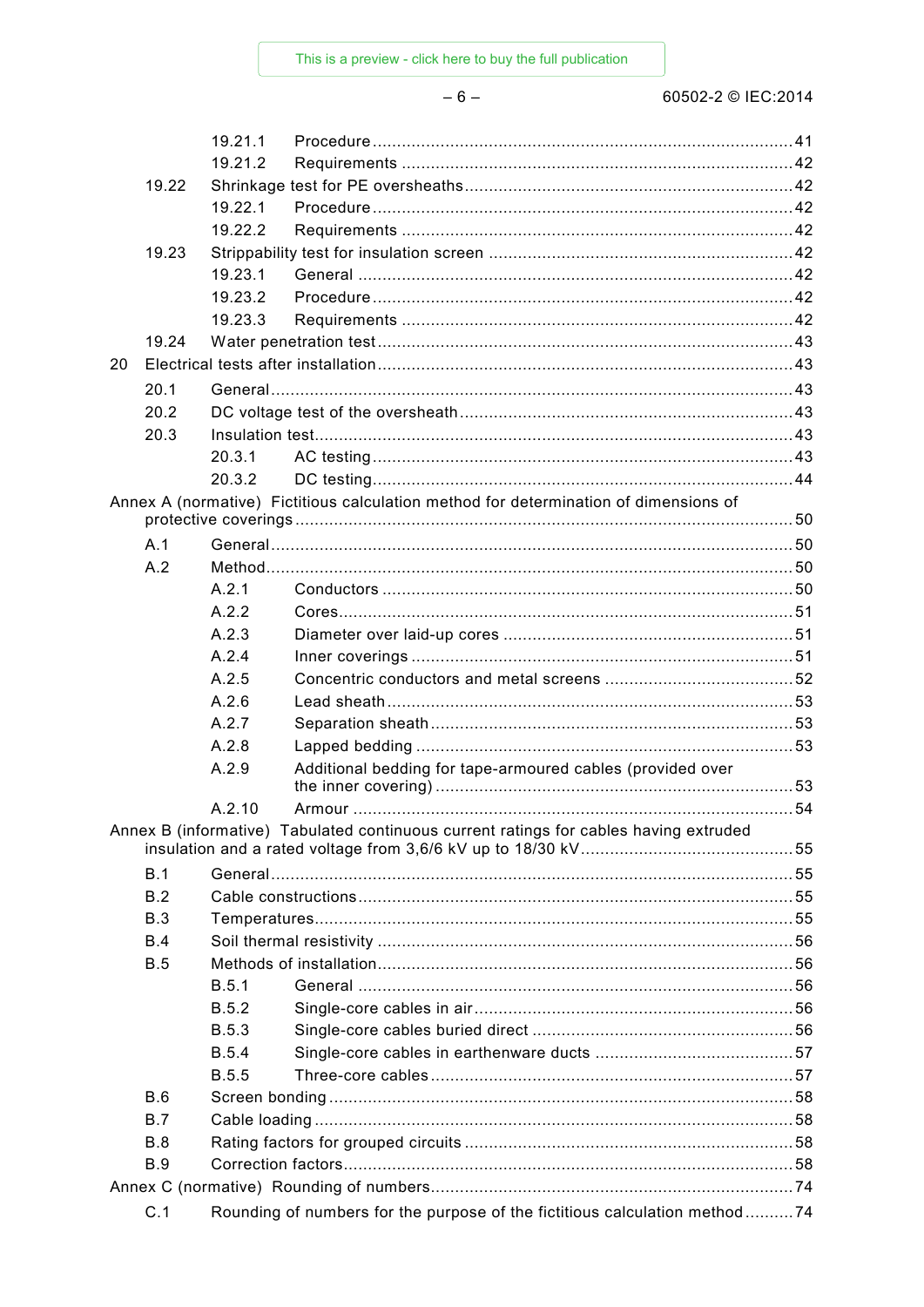60502-2 © IEC:2014 – 7 –

| C.2 |       |                                                                                         |  |
|-----|-------|-----------------------------------------------------------------------------------------|--|
|     |       | Annex D (normative) Method of measuring resistivity of semi-conducting screens75        |  |
|     |       |                                                                                         |  |
| E.1 |       |                                                                                         |  |
| E.2 |       |                                                                                         |  |
|     | E.2.1 |                                                                                         |  |
|     | E.2.2 |                                                                                         |  |
|     | E.2.3 |                                                                                         |  |
|     | E.2.4 |                                                                                         |  |
|     | E.2.5 |                                                                                         |  |
|     |       |                                                                                         |  |
| F.1 |       |                                                                                         |  |
| F.2 |       |                                                                                         |  |
| F.3 |       |                                                                                         |  |
|     |       | Annex G (informative) Determination of the cable conductor temperature  82              |  |
| G.1 |       |                                                                                         |  |
| G.2 |       |                                                                                         |  |
|     | G.2.1 |                                                                                         |  |
|     | G.2.2 |                                                                                         |  |
|     | G.2.3 |                                                                                         |  |
| G.3 |       |                                                                                         |  |
|     | G.3.1 |                                                                                         |  |
|     | G.3.2 | Method 2 – Test using conductor temperature calculations and                            |  |
|     |       |                                                                                         |  |
|     |       |                                                                                         |  |
|     |       |                                                                                         |  |
|     |       |                                                                                         |  |
|     |       |                                                                                         |  |
|     |       |                                                                                         |  |
|     |       |                                                                                         |  |
|     |       | Figure D.1 - Preparation of samples for measurement of resistivity of conductor and     |  |
|     |       |                                                                                         |  |
|     |       |                                                                                         |  |
|     |       |                                                                                         |  |
|     |       |                                                                                         |  |
|     |       | Figure G.1 - Typical test set-up for the reference loop and the main test loop83        |  |
|     |       | Figure G.2 – Example of an arrangement of the temperature sensors on the conductor      |  |
|     |       |                                                                                         |  |
|     |       |                                                                                         |  |
|     |       |                                                                                         |  |
|     |       |                                                                                         |  |
|     |       | Table 3 - Maximum conductor temperatures for different types of insulating compound  16 |  |
|     |       | Table 4 - Maximum conductor temperatures for different types of sheathing compound17    |  |
|     |       |                                                                                         |  |
|     |       | Table 6 - Nominal thickness of cross-linked polyethylene (XLPE) insulation  18          |  |
|     |       |                                                                                         |  |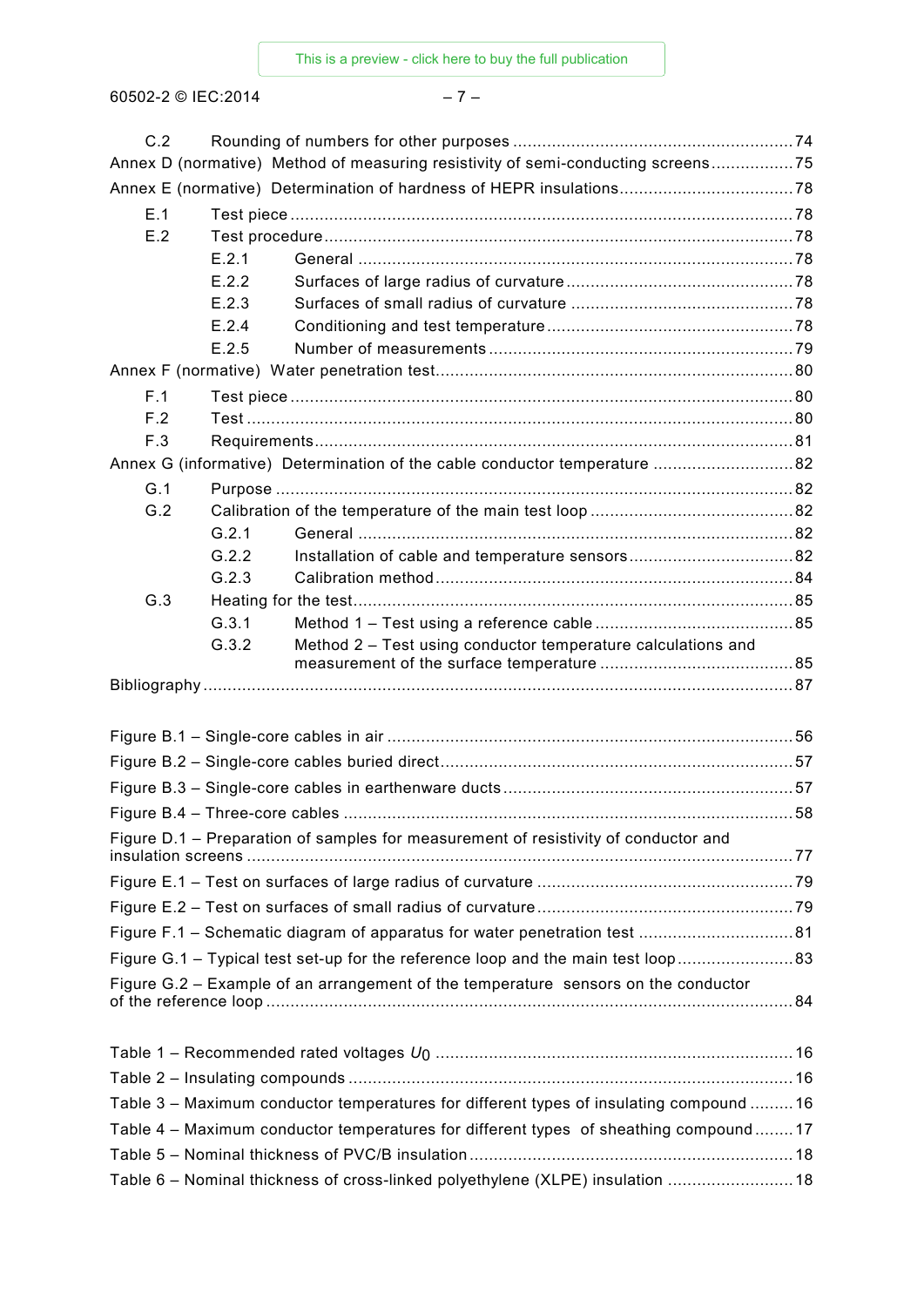– 8 – 60502-2 © IEC:2014

| Table 7 – Nominal thickness of ethylene propylene rubber (EPR) and hard ethylene                                                                            |  |
|-------------------------------------------------------------------------------------------------------------------------------------------------------------|--|
|                                                                                                                                                             |  |
|                                                                                                                                                             |  |
|                                                                                                                                                             |  |
|                                                                                                                                                             |  |
|                                                                                                                                                             |  |
|                                                                                                                                                             |  |
|                                                                                                                                                             |  |
| Table 15 - Electrical type test requirements for insulating compounds 44                                                                                    |  |
|                                                                                                                                                             |  |
| Table 17 - Test requirements for mechanical characteristics of insulating compounds                                                                         |  |
| Table 18 - Test requirements for particular characteristics for PVC insulating                                                                              |  |
| Table 19 - Test requirements for particular characteristics of various crosslinked                                                                          |  |
| Table 20 - Test requirements for mechanical characteristics of sheathing compounds                                                                          |  |
| Table 21 – Test requirements for particular characteristics for PVC sheathing                                                                               |  |
| Table 22 - Test requirements for particular characteristics of PE (thermoplastic                                                                            |  |
| Table 23 - Test requirements for particular characteristics of elastomeric sheathing                                                                        |  |
|                                                                                                                                                             |  |
| Table A.2 - Increase of diameter for concentric conductors and metal screens 52                                                                             |  |
|                                                                                                                                                             |  |
|                                                                                                                                                             |  |
| Table B.2 - Current ratings for single-core cables with XLPE insulation - Rated voltage                                                                     |  |
| Table B.3 – Current ratings for single-core cables with XLPE insulation – Rated voltage                                                                     |  |
| Table B.4 – Current ratings for single-core cables with EPR insulation – Rated voltage                                                                      |  |
| Table B.5 - Current ratings for single-core cables with EPR insulation - Rated voltage                                                                      |  |
| Table B.6 – Current rating for three-core XLPE insulated cables – Rated voltage                                                                             |  |
| Table B.7 - Current rating for three-core XLPE insulated cables - Rated voltage<br>3,6/6 kV to 18/30 kV * - Aluminium conductor, armoured and unarmoured 64 |  |
| Table B.8 - Current rating for three-core EPR insulated cables - Rated voltage 3,6/6 kV                                                                     |  |
| Table B.9 – Current rating for three-core EPR insulated cables – Rated voltage 3,6/6 kV                                                                     |  |
| Table B.10 - Correction factors for ambient air temperatures other than 30 °C 66                                                                            |  |
| Table B.11 - Correction factors for ambient ground temperatures other than 20 °C67                                                                          |  |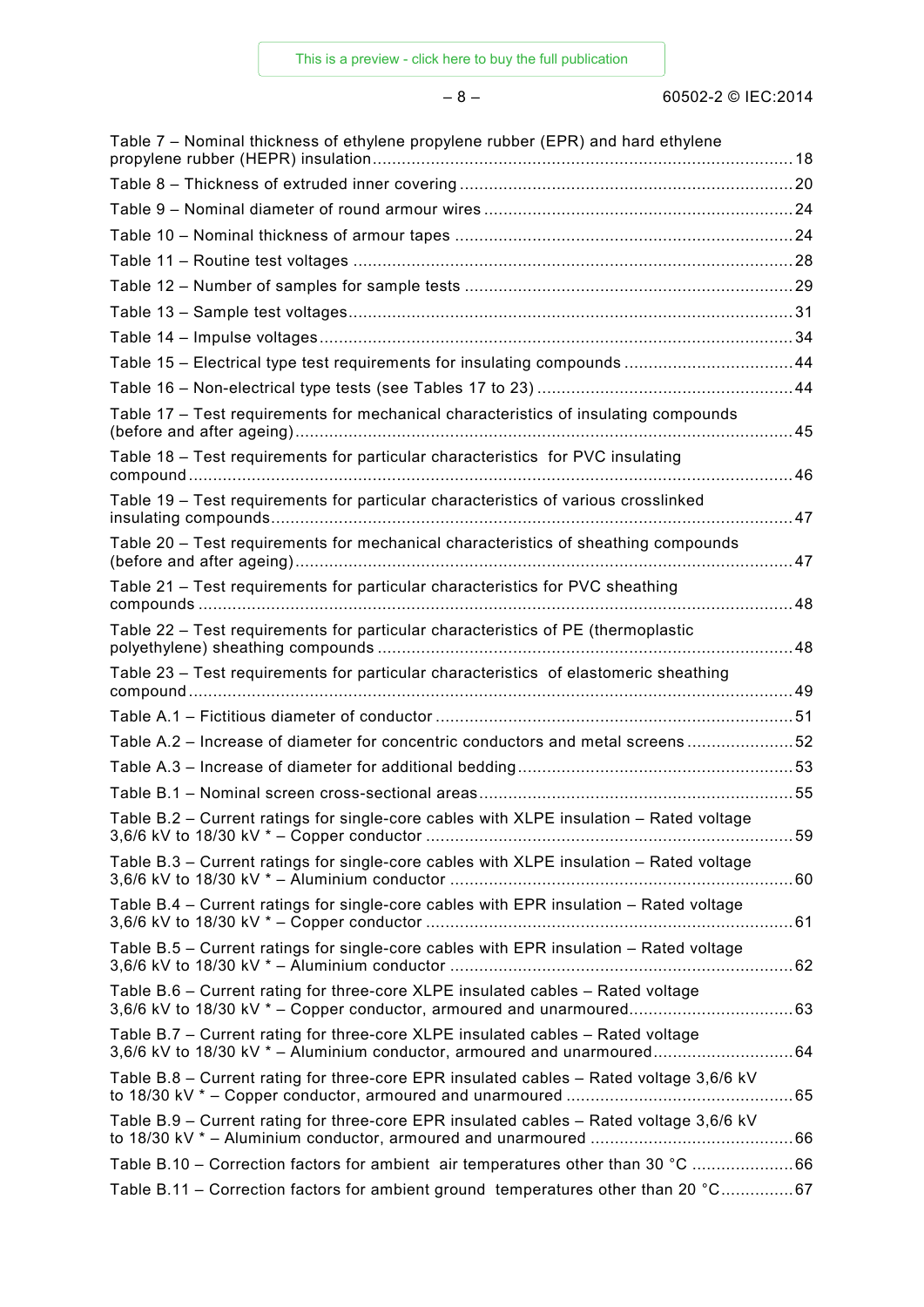60502-2 © IEC:2014  $-9-$ 

| Table B.12 – Correction factors for depths of laying other than 0,8 m for direct buried                                                                                              |
|--------------------------------------------------------------------------------------------------------------------------------------------------------------------------------------|
| Table B.13 – Correction factors for depths of laying other than 0,8 m for cables in ducts67                                                                                          |
| Table B.14 – Correction factors for soil thermal resistivities other than 1,5 K·m/W for                                                                                              |
| Table B.15 - Correction factors for soil thermal resistivities other than 1,5 K·m/W                                                                                                  |
| Table B.16 – Correction factors for soil thermal resistivities other than 1,5 K·m/W for<br>. 69                                                                                      |
| Table B.17 – Correction factors for soil thermal resistivities other than 1,5 K·m/W for                                                                                              |
| Table B.18 - Correction factors for groups of three-core cables in horizontal formation                                                                                              |
| Table B.19 – Correction factors for groups of three-phase circuits of single-core cables                                                                                             |
| Table B.20 – Correction factors for groups of three-core cables in single way ducts in                                                                                               |
| Table B.21 - Correction factors for groups of three-phase circuits of single-core cables                                                                                             |
| Table B.22 – Reduction factors for groups of more than one multi-core cable in air – To<br>be applied to the current-carrying capacity for one multi-core cable in free air          |
| Table B.23 - Reduction factors for groups of more than one circuit of single-core cables<br>(Note 2) - To be applied to the current-carrying capacity for one circuit of single-core |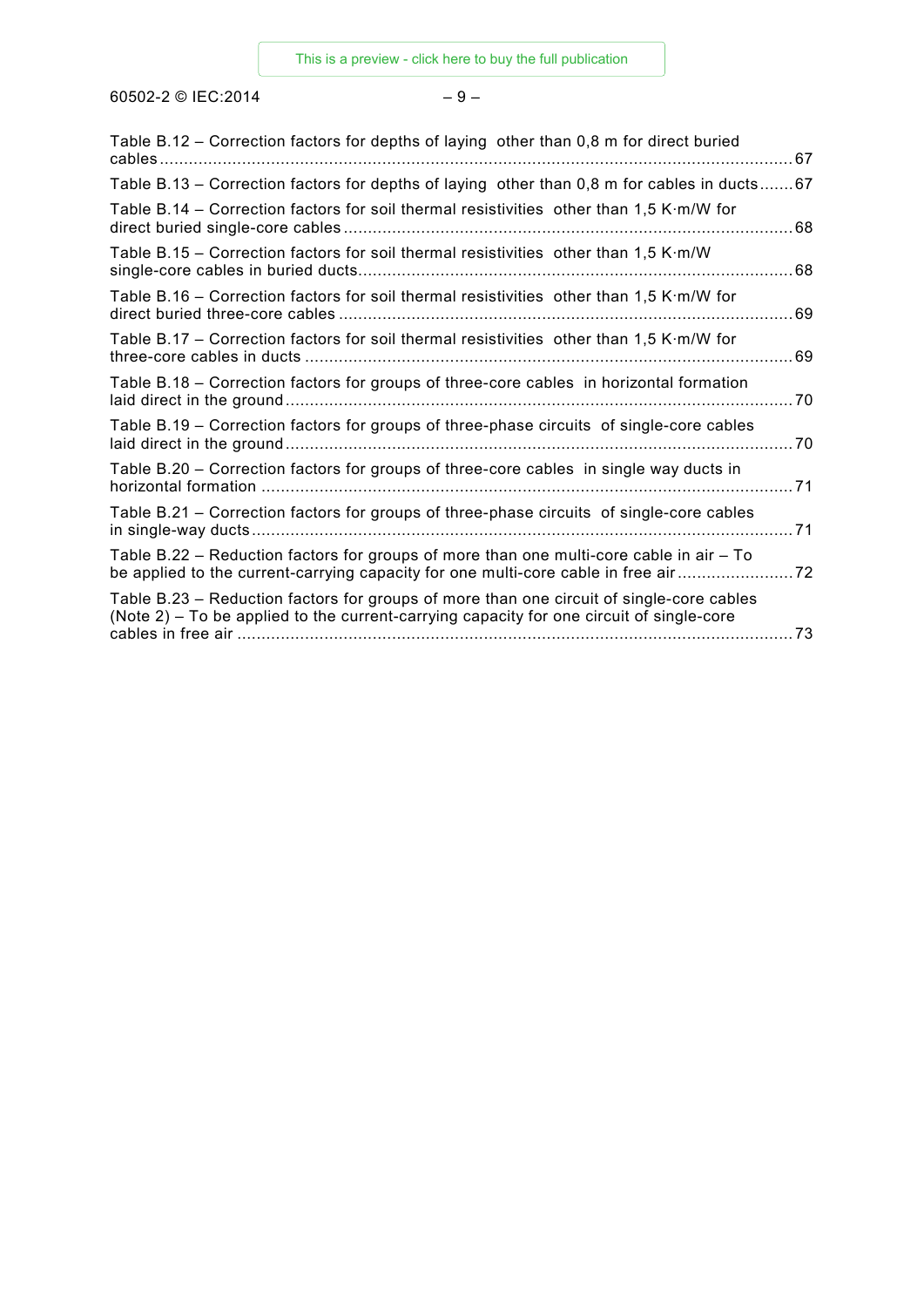[This is a preview - click here to buy the full publication](https://webstore.iec.ch/publication/2272&preview=1)

 $-10 - 60502 - 2014$ 

### INTERNATIONAL ELECTROTECHNICAL COMMISSION  $\overline{\phantom{a}}$

### **POWER CABLES WITH EXTRUDED INSULATION AND THEIR ACCESSORIES FOR RATED VOLTAGES FROM 1 kV (** $U_m$  **= 1,2 kV) UP TO 30 kV (** $U_m$  **= 36 kV) –**

### **Part 2: Cables for rated voltages from 6 kV (***U***<sup>m</sup> = 7,2 kV) up to 30 kV (***U***<sup>m</sup> = 36 kV)**

### FOREWORD

- <span id="page-9-0"></span>1) The International Electrotechnical Commission (IEC) is a worldwide organization for standardization comprising all national electrotechnical committees (IEC National Committees). The object of IEC is to promote international co-operation on all questions concerning standardization in the electrical and electronic fields. To this end and in addition to other activities, IEC publishes International Standards, Technical Specifications, Technical Reports, Publicly Available Specifications (PAS) and Guides (hereafter referred to as "IEC Publication(s)"). Their preparation is entrusted to technical committees; any IEC National Committee interested in the subject dealt with may participate in this preparatory work. International, governmental and nongovernmental organizations liaising with the IEC also participate in this preparation. IEC collaborates closely with the International Organization for Standardization (ISO) in accordance with conditions determined by agreement between the two organizations.
- 2) The formal decisions or agreements of IEC on technical matters express, as nearly as possible, an international consensus of opinion on the relevant subjects since each technical committee has representation from all interested IEC National Committees.
- 3) IEC Publications have the form of recommendations for international use and are accepted by IEC National Committees in that sense. While all reasonable efforts are made to ensure that the technical content of IEC Publications is accurate, IEC cannot be held responsible for the way in which they are used or for any misinterpretation by any end user.
- 4) In order to promote international uniformity, IEC National Committees undertake to apply IEC Publications transparently to the maximum extent possible in their national and regional publications. Any divergence between any IEC Publication and the corresponding national or regional publication shall be clearly indicated in the latter.
- 5) IEC itself does not provide any attestation of conformity. Independent certification bodies provide conformity assessment services and, in some areas, access to IEC marks of conformity. IEC is not responsible for any services carried out by independent certification bodies.
- 6) All users should ensure that they have the latest edition of this publication.
- 7) No liability shall attach to IEC or its directors, employees, servants or agents including individual experts and members of its technical committees and IEC National Committees for any personal injury, property damage or other damage of any nature whatsoever, whether direct or indirect, or for costs (including legal fees) and expenses arising out of the publication, use of, or reliance upon, this IEC Publication or any other IEC Publications.
- 8) Attention is drawn to the Normative references cited in this publication. Use of the referenced publications is indispensable for the correct application of this publication.
- 9) Attention is drawn to the possibility that some of the elements of this IEC Publication may be the subject of patent rights. IEC shall not be held responsible for identifying any or all such patent rights.

International Standard IEC 60502-2 has been prepared by IEC technical committee 20: Electric cables.

This third edition cancels and replaces the second edition, published in 2005, and constitutes a technical revision.

This edition includes the following significant technical changes with respect to the previous edition:

- a) a simplified calculation procedure for the thickness of the lead sheath and the oversheath;
- b) a new subclause for the determination of the cable conductor temperature;
- c) a modified procedure for the routine voltage test;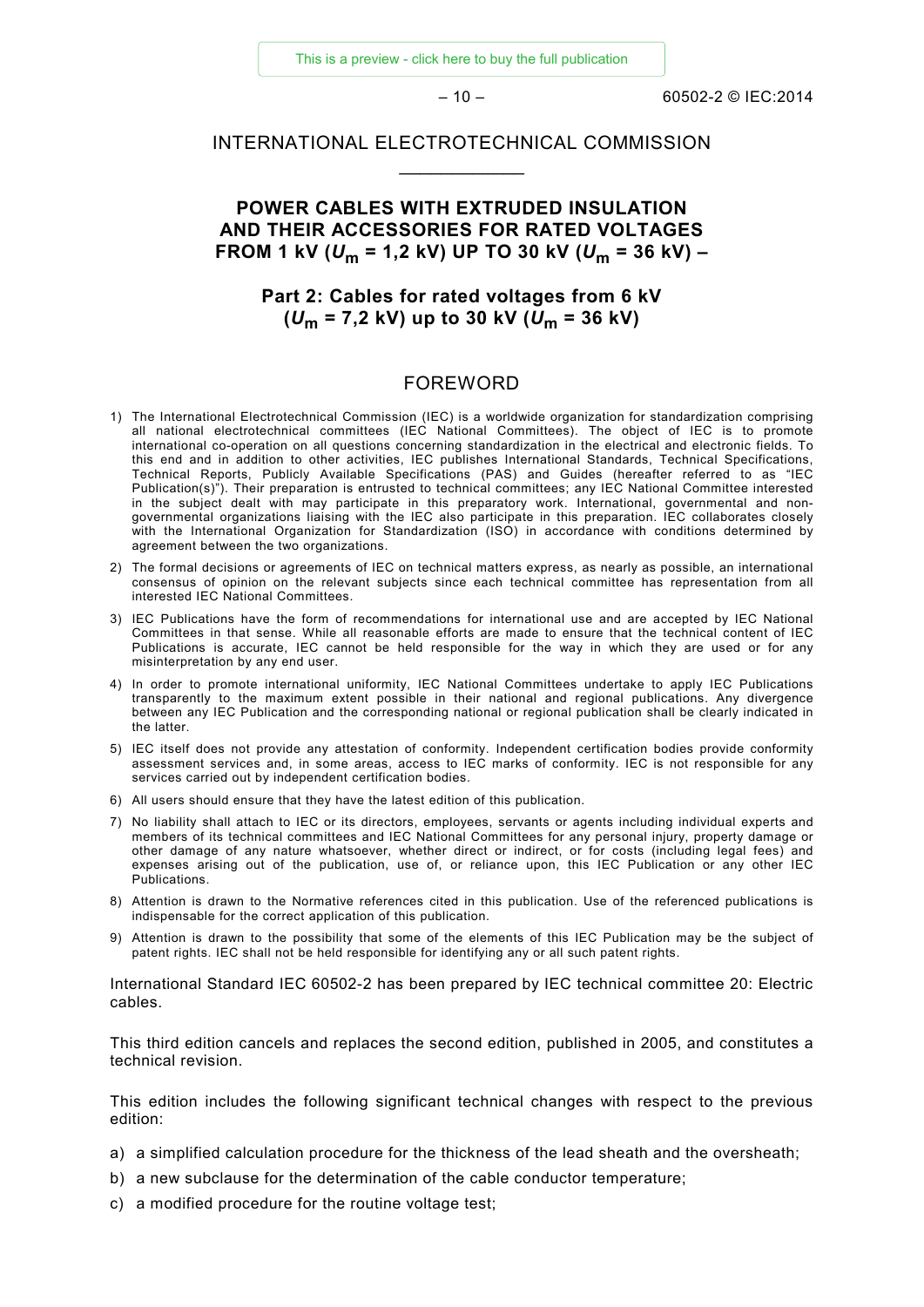$60502 - 2$  © IEC:2014 – 11

- d) a new subclause for a routine electrical test on oversheath;
- e) modified requirements for the non-metal sheaths including semi-conductive layer;
- f) modified tolerances for the bending test cylinder;
- g) the inclusion of a 0,1Hz test after installation.

In addition, the modified structure of the IEC 60811 series has been adopted for this third edition.

The following editorial changes have been made within the English version:

- 'metallic' has been replaced by 'metal';
- 'thermosetting' has been replaced by 'crosslinked'.

The text of this standard is based on the following documents:

| <b>FDIS</b>   | Report on voting |
|---------------|------------------|
| 20/1469A/FDIS | 20/1472/RVD      |

Full information on the voting for the approval of this standard can be found in the report on voting indicated in the above table.

This publication has been drafted in accordance with the ISO/IEC Directives, Part 2.

A list of all parts in the IEC 60502 series, published under the general title *Power cables with extruded insulation and their accessories for rated voltages from 1kV (U<sub>m</sub> = 1,2 kV) up to 30 kV*  $(U_m = 36 \text{ kV})$ , can be found on the IEC website.

The committee has decided that the contents of this publication will remain unchanged until the stability date indicated on the IEC web site under "http://webstore.iec.ch" in the data related to the specific publication. At this date, the publication will be

- reconfirmed,
- withdrawn,
- replaced by a revised edition, or
- amended.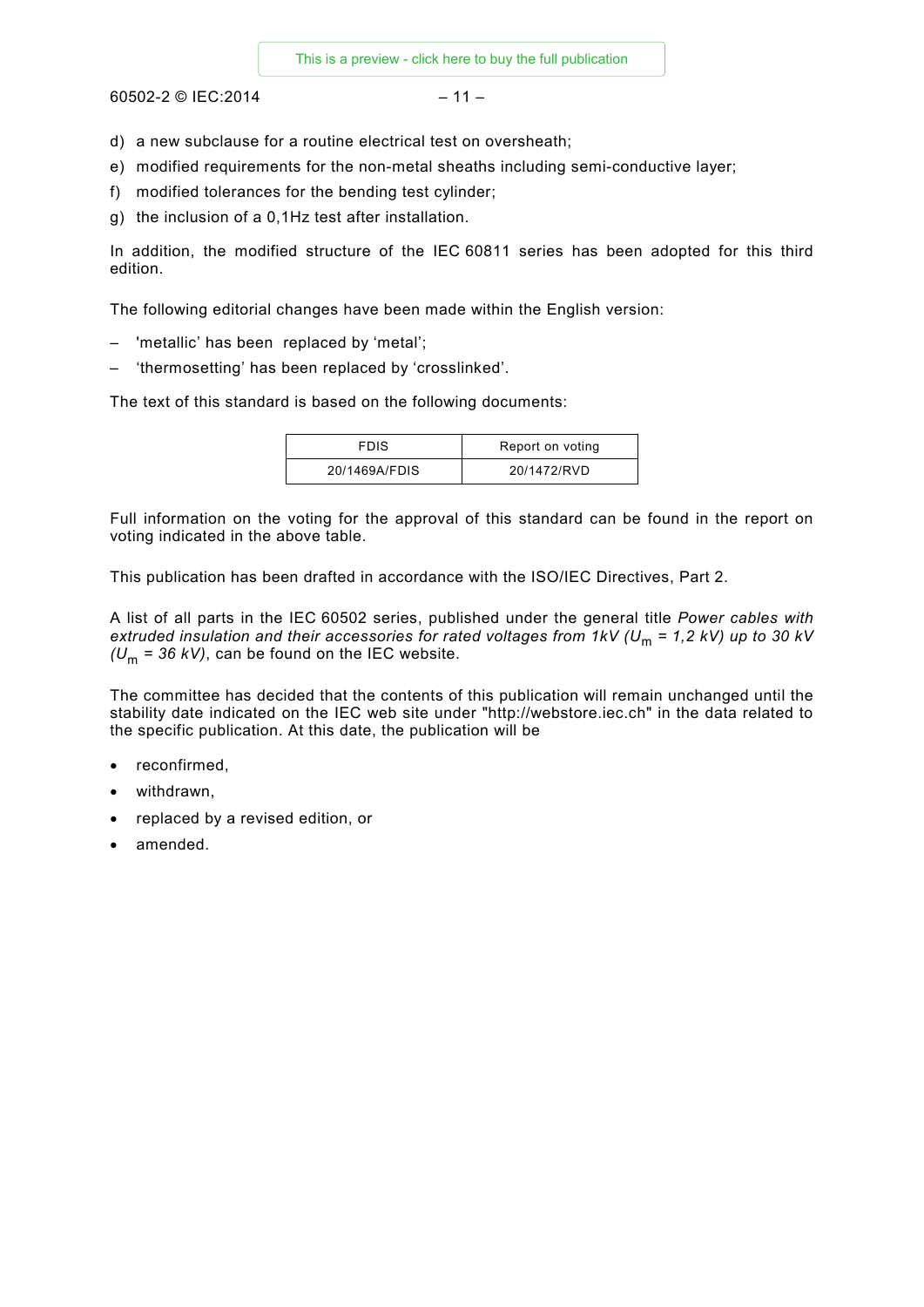$-12 - 60502 - 2014$ 

### **POWER CABLES WITH EXTRUDED INSULATION AND THEIR ACCESSORIES FOR RATED VOLTAGES FROM 1 kV (***U***<sup>m</sup> = 1,2 kV) UP TO 30 kV (***U***<sup>m</sup> = 36 kV) –**

**Part 2: Cables for rated voltages from 6 kV (***U***<sup>m</sup> = 7,2 kV) up to 30 kV (***U***<sup>m</sup> = 36 kV)**

### <span id="page-11-0"></span>**1 Scope**

This part of IEC 60502 specifies the construction, dimensions and test requirements of power cables with extruded solid insulation from 6 kV up to 30 kV for fixed installations such as distribution networks or industrial installations.

When determining applications, it is recommended that the possible risk of radial water ingress is considered. Cable designs with barriers claimed to prevent longitudinal water penetration and an associated test are included in this part of IEC 60502.

Cables for special installation and service conditions are not included, for example cables for overhead networks, the mining industry, nuclear power plants (in and around the containment area) nor for submarine use or shipboard application.

### <span id="page-11-1"></span>**2 Normative references**

The following documents, in whole or in part, are normatively referenced in this document and are indispensable for its application. For dated references, only the edition cited applies. For undated references, the latest edition of the referenced document (including any amendments) applies.

IEC 60038, *IEC standard voltages*

IEC 60060-1, *High-voltage test techniques – Part 1: General definitions and test requirements*

IEC 60060-3, *High-voltage test techniques – Part 3: Definitions and requirements for on-site testing*

IEC 60183, *Guide to the selection of high-voltage cables*

IEC 60228, *Conductors of insulated cables*

IEC 60229:2007, *Tests on cable oversheaths which have a special protective function and are applied by extrusion*

IEC 60230, *Impulse tests on cables and their accessories*

IEC 60287-3-1, Electric cables – *Calculation of the current rating – Part 3: Sections on operating conditions – Section 1: Reference operating conditions and selection of cable type*

IEC 60332-1-2, *Tests on electric and optical fibre cables under fire conditions – Part 1-2: Test for vertical flame propagation for a single insulated wire or cable – Procedure for 1 kW premixed flame*

IEC 60811 (all parts), *Electric and optical fibre cables – Test methods for non-metallic materials*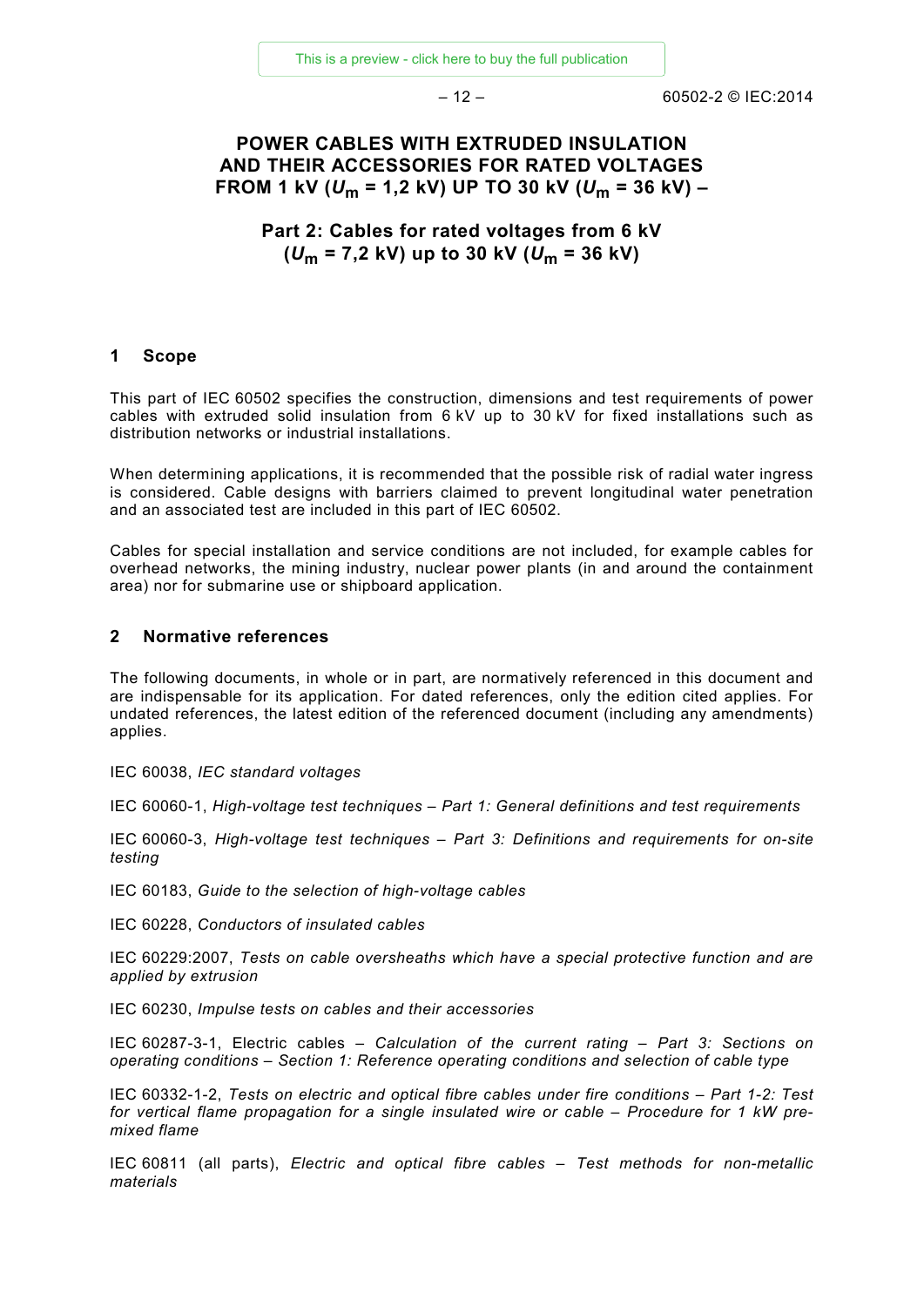$60502 - 2 \odot 1 \text{E}$ C:2014 – 13 –

IEC 60811-201, *Electric and optical fibre cables – Test methods for non-metallic materials – Part 201: General tests – Measurement of insulation thickness*

IEC 60811-202, *Electric and optical fibre cables – Test methods for non-metallic materials – Part 202: General tests – Measurement of thickness of non-metallic sheath*

IEC 60811-203, *Electric and optical fibre cables – Test methods for non-metallic materials – Part 203: General tests – Measurement of overall dimensions*

IEC 60811-401, *Electric and optical fibre cables – Test methods for non-metallic materials – Part 401: Miscellaneous tests – Thermal ageing methods – Ageing in an air oven*

IEC 60811-402, *Electric and optical fibre cables – Test methods for non-metallic materials – Part 402: Miscellaneous tests – Water absorption tests*

IEC 60811-403, *Electric and optical fibre cables – Test methods for non-metallic materials – Part 403: Miscellaneous tests – Ozone resistance test on cross-linked compounds*

IEC 60811-404, *Electric and optical fibre cables – Test methods for non-metallic materials – Part 404: Miscellaneous tests – Mineral oil immersion tests for sheaths*

IEC 60811-405, *Electric and optical fibre cables – Test methods for non-metallic materials – Part 405: Miscellaneous tests – Thermal stability test for PVC insulations and PVC sheaths*

IEC 60811-409, *Electric and optical fibre cables – Test methods for non-metallic materials – Part 409: Miscellaneous tests – Loss of mass test for thermoplastic insulations and sheaths*

IEC 60811-501, *Electric and optical fibre cables – Test methods for non-metallic materials – Part 501: Mechanical tests – Tests for determining the mechanical properties of insulating and sheathing compounds*

IEC 60811-502, *Electric and optical fibre cables – Test methods for non-metallic materials – Part 502: Mechanical tests – Shrinkage test for insulations*

IEC 60811-503, *Electric and optical fibre cables – Test methods for non-metallic materials – Part 503: Mechanical tests – Shrinkage test for sheaths*

IEC 60811-504, *Electric and optical fibre cables – Test methods for non-metallic materials – Part 504: Mechanical tests – Bending tests at low temperature for insulation and sheaths*

IEC 60811-505, *Electric and optical fibre cables – Test methods for non-metallic materials – Part 505: Mechanical tests – Elongation at low temperature for insulations and sheaths*

IEC 60811-506, *Electric and optical fibre cables – Test methods for non-metallic materials – Part 506: Mechanical tests – Impact test at low temperature for insulations and sheaths*

IEC 60811-507, *Electric and optical fibre cables – Test methods for non-metallic materials – Part 507: Mechanical tests – Hot set test for cross-linked materials*

IEC 60811-508, *Electric and optical fibre cables – Test methods for non-metallic materials – Part 508: Mechanical tests – Pressure test at high temperature for insulation and sheaths*

IEC 60811-509, *Electric and optical fibre cables – Test methods for non-metallic materials – Part 509: Mechanical tests – Test for resistance of insulations and sheaths to cracking (heat shock test)*

IEC 60811-605, *Electric and optical fibre cables – Test methods for non-metallic materials – Part 605: Physical tests – Measurement of carbon black and/or mineral filler in polyethylene compounds*

IEC 60811-606, *Electric and optical fibre cables – Test methods for non-metallic materials – Part 606: Physical tests – Methods for determining the density*

IEC 60853 (all parts), *Calculation of the cyclic and emergency current rating of cables*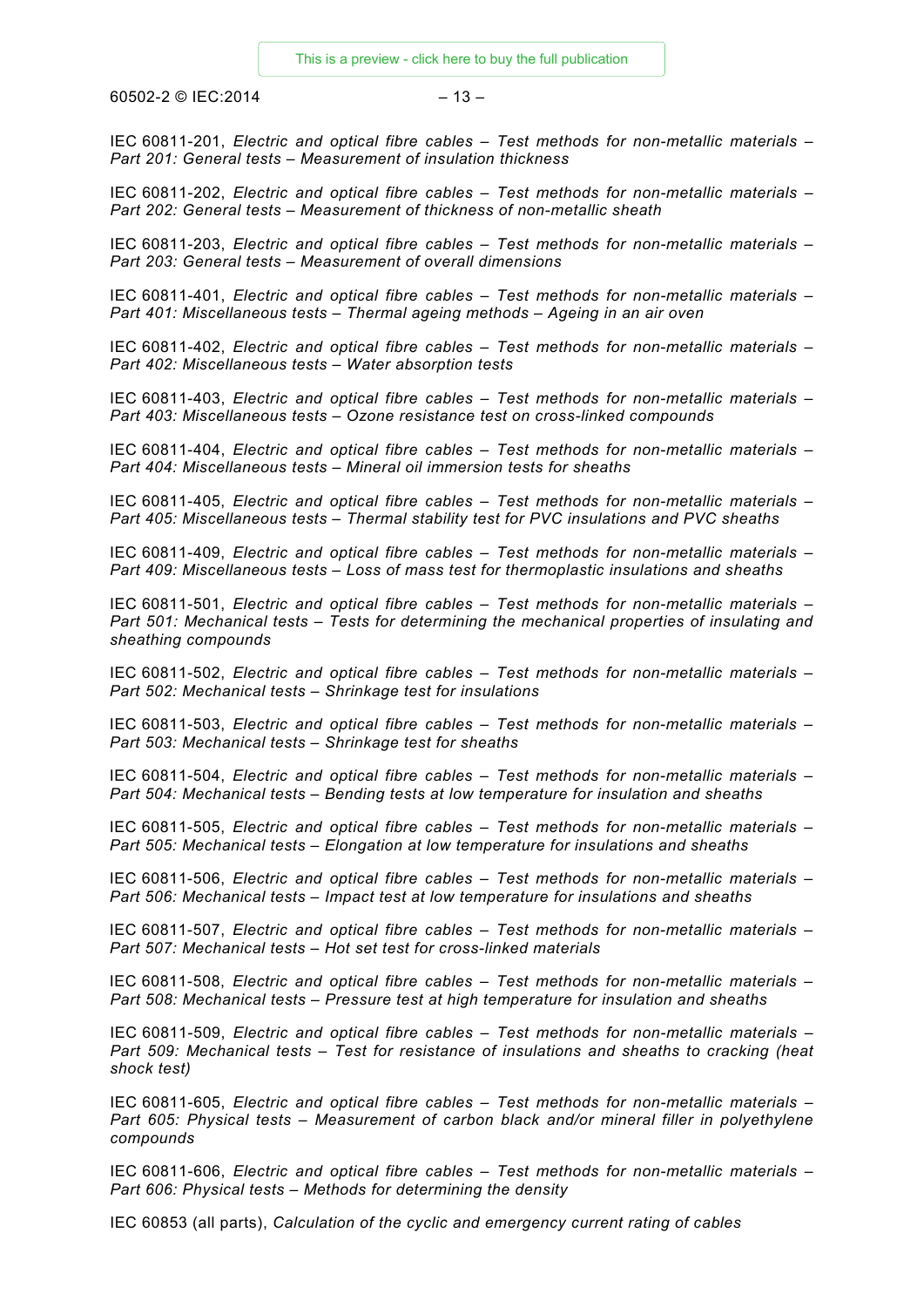– 14 – 60502-2 © IEC:2014

IEC 60853-2, *Calculation of the cyclic and emergency current rating of cables – Part 2: Cyclic rating of cables greater than 18/30 (36) kV and emergency ratings for cables of all voltages*

IEC 60885-3, *Electrical test methods for electric cables – Part 3: Test methods for partial discharge measurements on lengths of extruded power cables*

IEC 60986, *Short-circuit temperature limits of electric cables with rated voltages from 6 kV (U<sub>m</sub>* = 7,2 *kV*) *up to 30 kV (U<sub>m</sub>* = 36 *kV*)

<span id="page-13-2"></span><span id="page-13-1"></span><span id="page-13-0"></span>ISO 48, *Rubber, vulcanized or thermoplastic – Determination of hardness (hardness between 10 IRHD and 100 IRHD)*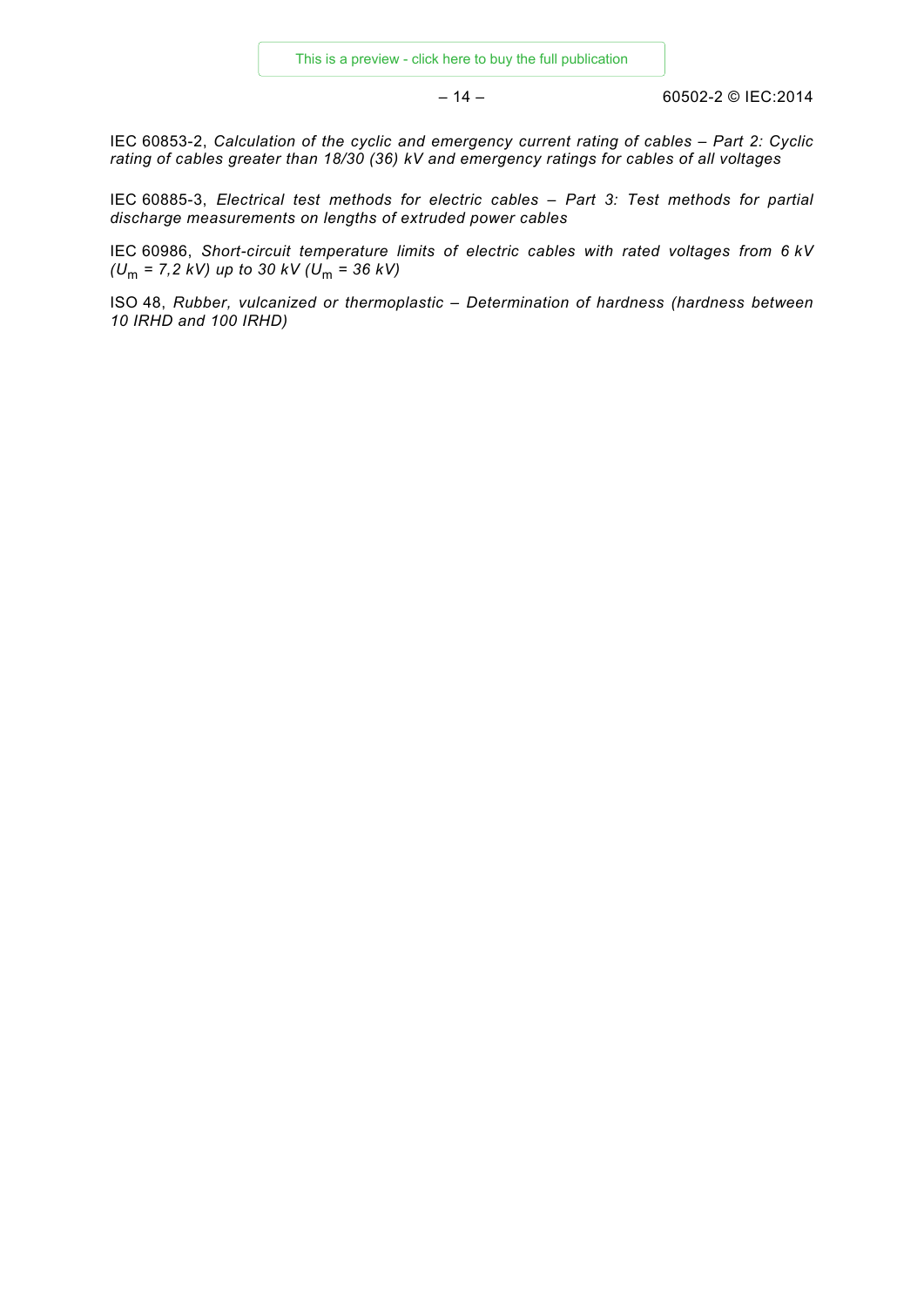$-88-$ 

### SOMMAIRE

| 1  |      |        |                                                                          |  |  |
|----|------|--------|--------------------------------------------------------------------------|--|--|
| 2  |      |        |                                                                          |  |  |
| 3  |      |        |                                                                          |  |  |
|    | 3.1  |        | Définitions de valeurs dimensionnelles (épaisseurs, sections, etc.)100   |  |  |
|    | 3.2  |        |                                                                          |  |  |
| 4  |      |        |                                                                          |  |  |
|    | 4.1  |        |                                                                          |  |  |
|    | 4.2  |        |                                                                          |  |  |
|    | 4.3  |        |                                                                          |  |  |
| 5  |      |        |                                                                          |  |  |
| 6  |      |        |                                                                          |  |  |
|    | 6.1  |        |                                                                          |  |  |
|    | 6.2  |        |                                                                          |  |  |
| 7  |      |        |                                                                          |  |  |
|    | 7.1  |        |                                                                          |  |  |
|    | 7.2  |        |                                                                          |  |  |
|    | 7.3  |        |                                                                          |  |  |
| 8  |      |        | Assemblage des câbles tripolaires, revêtements internes et bourrages 106 |  |  |
|    | 8.1  |        |                                                                          |  |  |
|    | 8.2  |        |                                                                          |  |  |
|    |      | 8.2.1  |                                                                          |  |  |
|    |      | 8.2.2  |                                                                          |  |  |
|    |      | 8.2.3  |                                                                          |  |  |
|    |      | 8.2.4  | Epaisseur des revêtements internes rubanés 107                           |  |  |
|    | 8.3  |        | Câbles avec revêtement métallique collectif (voir Article 9)107          |  |  |
|    | 8.4  |        | Câbles comportant un revêtement métallique individuel sur chaque         |  |  |
| 9  |      |        |                                                                          |  |  |
| 10 |      |        |                                                                          |  |  |
|    | 10.1 |        |                                                                          |  |  |
|    | 10.2 |        |                                                                          |  |  |
|    | 10.3 |        | Ecrans métalliques non associés à une couche semiconductrice 108         |  |  |
| 11 |      |        |                                                                          |  |  |
|    | 11.1 |        |                                                                          |  |  |
|    | 11.2 |        |                                                                          |  |  |
|    | 11.3 |        |                                                                          |  |  |
| 12 |      |        |                                                                          |  |  |
|    | 12.1 |        |                                                                          |  |  |
|    | 12.2 |        |                                                                          |  |  |
| 13 |      |        |                                                                          |  |  |
|    | 13.1 |        |                                                                          |  |  |
|    | 13.2 |        |                                                                          |  |  |
|    | 13.3 |        |                                                                          |  |  |
|    |      | 13.3.1 |                                                                          |  |  |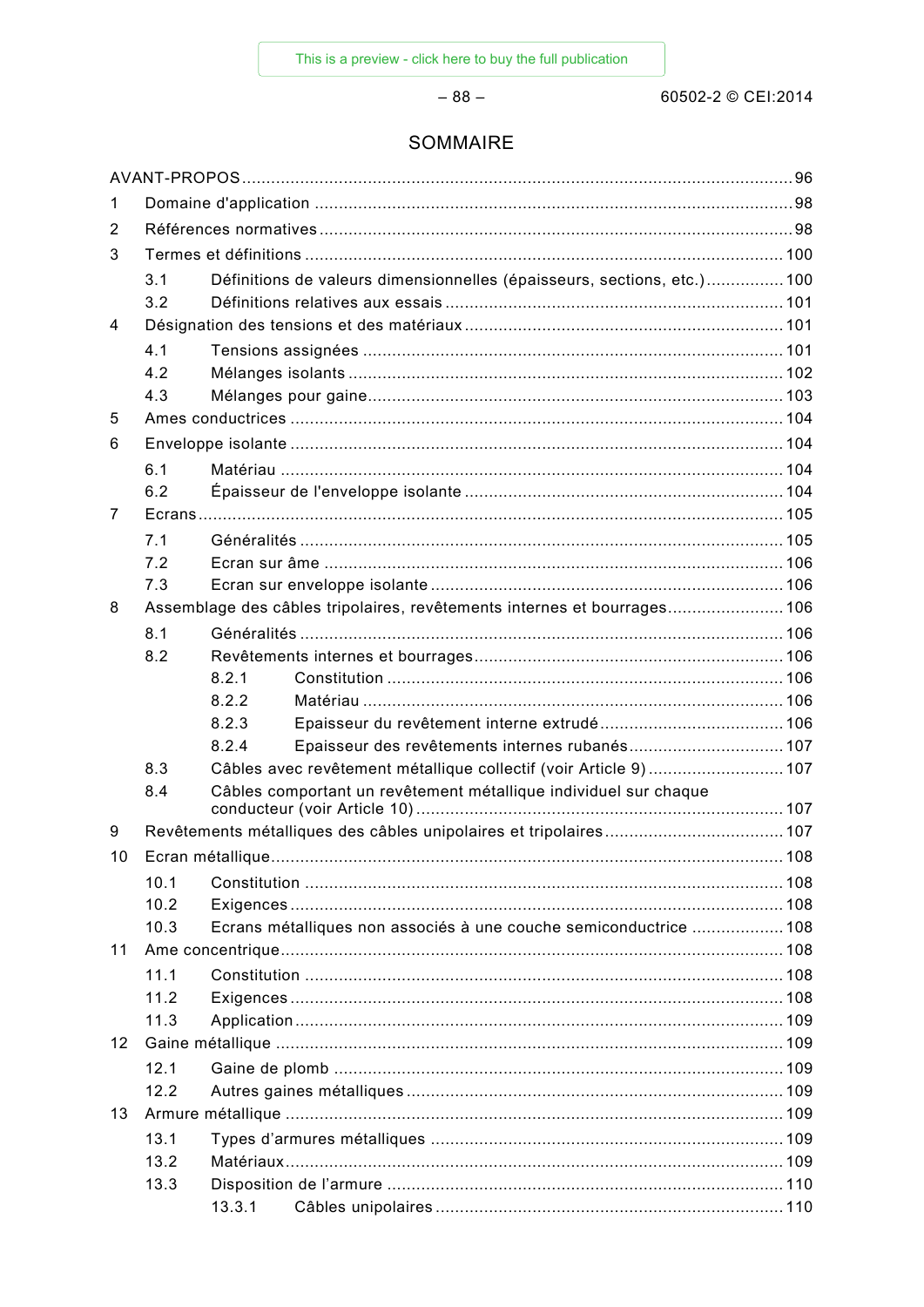|    |      | 13.3.2 |                                                                                                                                       |  |
|----|------|--------|---------------------------------------------------------------------------------------------------------------------------------------|--|
|    |      | 13.3.3 |                                                                                                                                       |  |
|    |      | 13.3.4 | Matelas rubané sous armure pour les câbles sous plomb  110                                                                            |  |
|    | 13.4 |        |                                                                                                                                       |  |
|    | 13.5 |        | Correspondance entre les diamètres des câbles et les dimensions des                                                                   |  |
|    | 13.6 |        |                                                                                                                                       |  |
|    | 13.7 |        |                                                                                                                                       |  |
| 14 |      |        |                                                                                                                                       |  |
|    | 14.1 |        |                                                                                                                                       |  |
|    | 14.2 |        |                                                                                                                                       |  |
|    | 14.3 |        |                                                                                                                                       |  |
| 15 |      |        |                                                                                                                                       |  |
|    | 15.1 |        |                                                                                                                                       |  |
|    | 15.2 |        | Fréquence et forme d'onde des tensions d'essai à fréquence industrielle 113                                                           |  |
|    | 15.3 |        |                                                                                                                                       |  |
|    | 15.4 |        |                                                                                                                                       |  |
| 16 |      |        |                                                                                                                                       |  |
|    | 16.1 |        |                                                                                                                                       |  |
|    | 16.2 |        |                                                                                                                                       |  |
|    | 16.3 |        |                                                                                                                                       |  |
|    | 16.4 |        |                                                                                                                                       |  |
|    |      | 16.4.1 |                                                                                                                                       |  |
|    |      | 16.4.2 | Méthode d'essai pour les câbles unipolaires114                                                                                        |  |
|    |      | 16.4.3 |                                                                                                                                       |  |
|    |      | 16.4.4 |                                                                                                                                       |  |
|    |      | 16.4.5 |                                                                                                                                       |  |
|    | 16.5 |        |                                                                                                                                       |  |
| 17 |      |        |                                                                                                                                       |  |
|    | 17.1 |        |                                                                                                                                       |  |
|    | 17.2 |        |                                                                                                                                       |  |
|    |      | 17.2.1 | Examen de l'âme et vérifications dimensionnelles  115                                                                                 |  |
|    |      | 17.2.2 |                                                                                                                                       |  |
|    | 17.3 |        |                                                                                                                                       |  |
|    | 17.4 |        |                                                                                                                                       |  |
|    | 17.5 |        | Mesure de l'épaisseur des enveloppes isolantes et des gaines non<br>métalliques (y compris les gaines de séparation extrudées, mais à |  |
|    |      | 17.5.1 |                                                                                                                                       |  |
|    |      | 17.5.2 |                                                                                                                                       |  |
|    |      | 17.5.3 |                                                                                                                                       |  |
|    | 17.6 |        |                                                                                                                                       |  |
|    |      | 17.6.1 |                                                                                                                                       |  |
|    |      | 17.6.2 |                                                                                                                                       |  |
|    |      | 17.6.3 |                                                                                                                                       |  |
|    | 17.7 |        |                                                                                                                                       |  |
|    |      | 17.7.1 |                                                                                                                                       |  |
|    |      | 17.7.2 |                                                                                                                                       |  |
|    |      | 17.7.3 |                                                                                                                                       |  |
|    |      |        |                                                                                                                                       |  |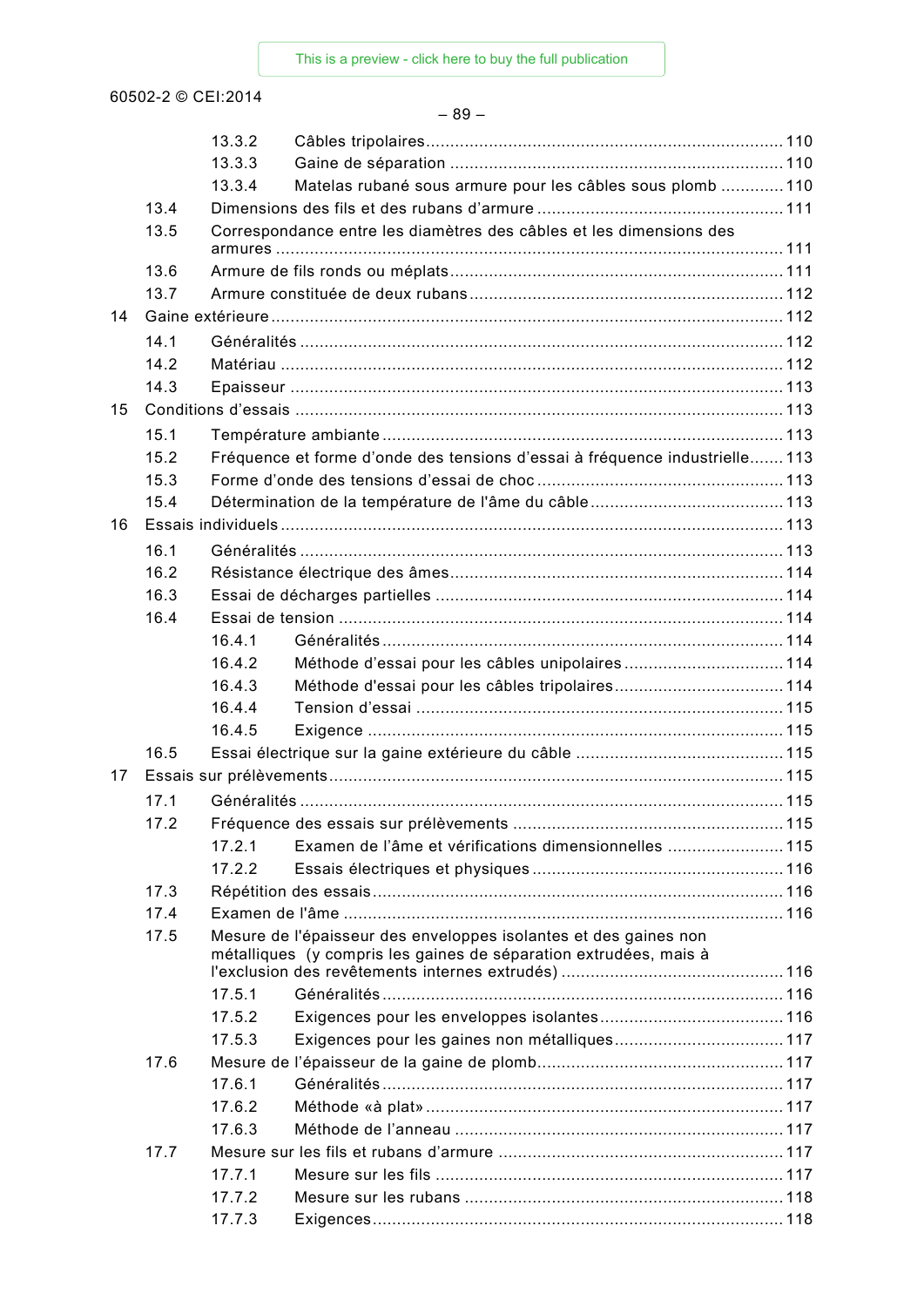|    | 17.8  |                                                                    |                                                                          |  |  |  |
|----|-------|--------------------------------------------------------------------|--------------------------------------------------------------------------|--|--|--|
|    | 17.9  |                                                                    |                                                                          |  |  |  |
|    |       | 17.9.1                                                             |                                                                          |  |  |  |
|    |       | 17.9.2                                                             |                                                                          |  |  |  |
|    |       | 17.9.3                                                             |                                                                          |  |  |  |
|    |       | 17.9.4                                                             |                                                                          |  |  |  |
|    | 17.10 |                                                                    | Essai d'allongement à chaud des enveloppes isolantes en EPR, HEPR et     |  |  |  |
|    |       | 17.10.1                                                            |                                                                          |  |  |  |
|    |       | 17.10.2                                                            |                                                                          |  |  |  |
| 18 |       |                                                                    |                                                                          |  |  |  |
|    | 18.1  |                                                                    |                                                                          |  |  |  |
|    | 18.2  |                                                                    | Câbles comportant des écrans sur âme et sur enveloppe isolante 119       |  |  |  |
|    |       | 18.2.1                                                             |                                                                          |  |  |  |
|    |       | 18.2.2                                                             |                                                                          |  |  |  |
|    |       | 18.2.3                                                             |                                                                          |  |  |  |
|    |       | 18.2.4                                                             |                                                                          |  |  |  |
|    |       | 18.2.5                                                             |                                                                          |  |  |  |
|    |       | 18.2.6                                                             | Mesure de tan $\delta$ pour les câbles de tension assignée               |  |  |  |
|    |       |                                                                    |                                                                          |  |  |  |
|    |       | 18.2.7                                                             |                                                                          |  |  |  |
|    |       | 18.2.8                                                             | Essai aux ondes de choc suivi d'un essai de tension  121                 |  |  |  |
|    |       | 18.2.9                                                             |                                                                          |  |  |  |
|    |       | 18.2.10                                                            |                                                                          |  |  |  |
|    | 18.3  | Câbles de tension assignée 3,6/6 (7,2) kV sans écran sur enveloppe |                                                                          |  |  |  |
|    |       | 18.3.1                                                             |                                                                          |  |  |  |
|    |       |                                                                    |                                                                          |  |  |  |
|    |       | 18.3.2                                                             | Mesure de la résistance d'isolement à la température                     |  |  |  |
|    |       | 18.3.3                                                             | Mesure de la résistance d'isolement à la température                     |  |  |  |
|    |       | 18.3.4                                                             |                                                                          |  |  |  |
|    |       | 18.3.5                                                             |                                                                          |  |  |  |
| 19 |       |                                                                    |                                                                          |  |  |  |
|    | 19.1  |                                                                    |                                                                          |  |  |  |
|    | 19.2  |                                                                    |                                                                          |  |  |  |
|    |       | 19.2.1                                                             |                                                                          |  |  |  |
|    |       | 19.2.2                                                             |                                                                          |  |  |  |
|    |       | 19.2.3                                                             |                                                                          |  |  |  |
|    | 19.3  |                                                                    | Mesure de l'épaisseur des gaines non métalliques (y compris les gaines   |  |  |  |
|    |       |                                                                    | de séparation extrudées, mais à l'exclusion des revêtements internes)125 |  |  |  |
|    |       | 19.3.1                                                             |                                                                          |  |  |  |
|    |       | 19.3.2                                                             |                                                                          |  |  |  |
|    |       | 19.3.3                                                             |                                                                          |  |  |  |
|    | 19.4  |                                                                    |                                                                          |  |  |  |
|    |       | 19.4.1                                                             |                                                                          |  |  |  |
|    |       | 19.4.2                                                             |                                                                          |  |  |  |
|    |       | 19.4.3                                                             |                                                                          |  |  |  |
|    | 19.5  |                                                                    | Essais de détermination des propriétés mécaniques des enveloppes         |  |  |  |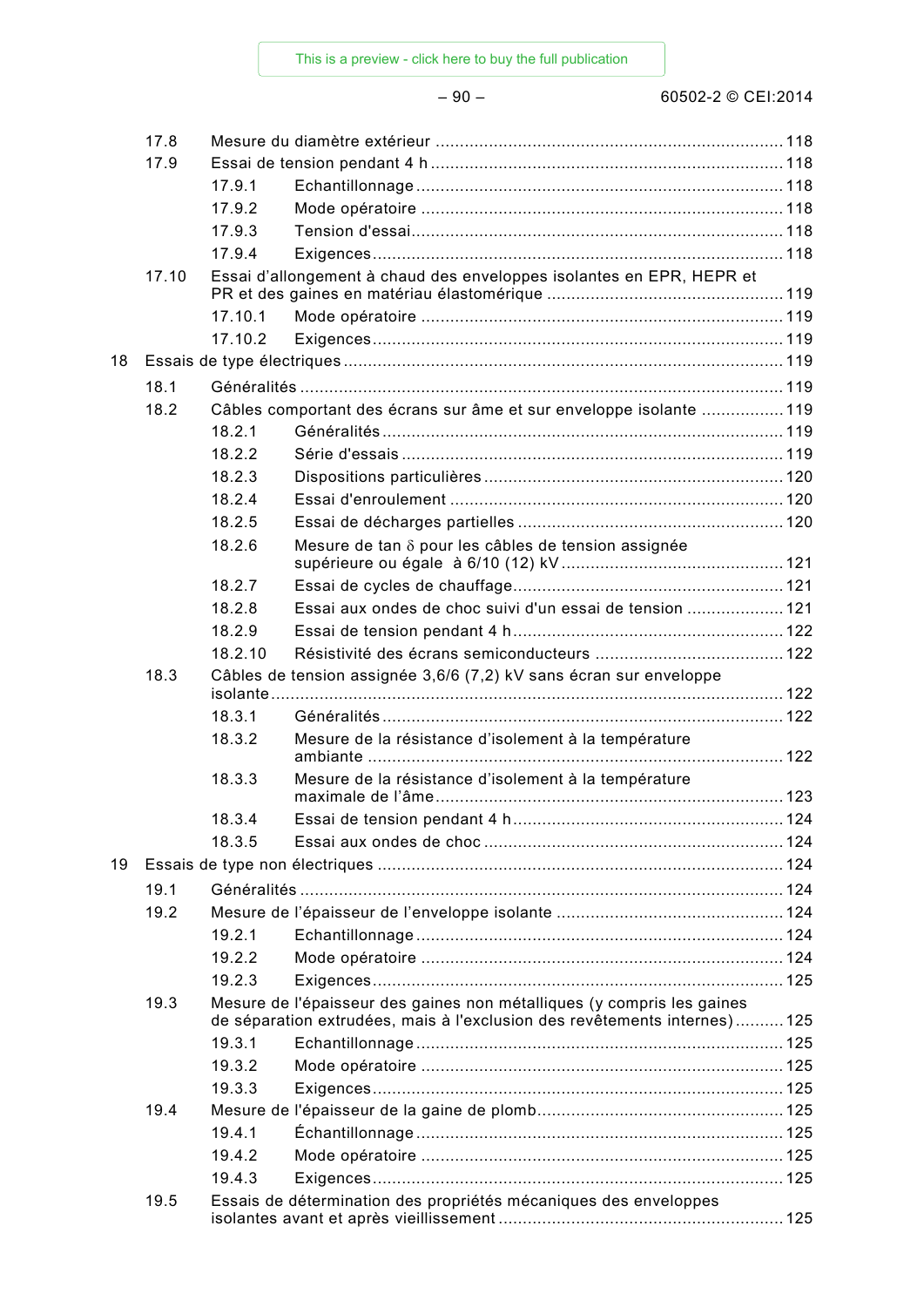### – 91 –

|       | 19.5.1  |                                                                        |  |
|-------|---------|------------------------------------------------------------------------|--|
|       | 19.5.2  |                                                                        |  |
|       | 19.5.3  |                                                                        |  |
|       | 19.5.4  |                                                                        |  |
| 19.6  |         | Détermination des propriétés mécaniques des gaines non métalliques     |  |
|       | 19.6.1  |                                                                        |  |
|       | 19.6.2  |                                                                        |  |
|       | 19.6.3  |                                                                        |  |
|       | 19.6.4  |                                                                        |  |
| 19.7  |         | Essai additionnel de vieillissement sur tronçons de câbles complets126 |  |
|       | 19.7.1  |                                                                        |  |
|       | 19.7.2  |                                                                        |  |
|       | 19.7.3  |                                                                        |  |
|       | 19.7.4  |                                                                        |  |
|       | 19.7.5  |                                                                        |  |
| 19.8  |         | Essai de perte de masse des gaines en PVC du type ST <sub>2</sub> 127  |  |
|       | 19.8.1  |                                                                        |  |
|       |         |                                                                        |  |
|       | 19.8.2  |                                                                        |  |
| 19.9  |         | Essai de pression à température élevée des enveloppes isolantes et des |  |
|       | 19.9.1  |                                                                        |  |
|       | 19.9.2  |                                                                        |  |
| 19.10 |         | Essai à basse température de l'enveloppe isolante en PVC et des gaines |  |
|       | 19.10.1 |                                                                        |  |
|       | 19.10.2 |                                                                        |  |
| 19.11 |         | Essai de résistance à la fissuration de l'enveloppe isolante en PVC et |  |
|       | 19.11.1 |                                                                        |  |
|       | 19.11.2 |                                                                        |  |
| 19.12 |         | Essai de résistance à l'ozone des enveloppes isolantes en EPR et en    |  |
|       |         |                                                                        |  |
|       | 19.12.1 |                                                                        |  |
|       | 19.12.2 |                                                                        |  |
| 19.13 |         | Essai d'allongement à chaud des enveloppes isolantes en EPR, HEPR et   |  |
| 19.14 |         | Essai de résistance à l'huile minérale des gaines en matériau          |  |
|       |         |                                                                        |  |
|       | 19.14.1 |                                                                        |  |
|       | 19.14.2 |                                                                        |  |
| 19.15 |         |                                                                        |  |
|       | 19.15.1 |                                                                        |  |
|       | 19.15.2 |                                                                        |  |
| 19.16 |         | Essai de résistance à la propagation de la flamme sur câble seul 128   |  |
| 19.17 |         | Mesure du taux de noir de carbone des gaines en PE de couleur noire128 |  |
|       | 19.17.1 |                                                                        |  |
|       | 19.17.2 |                                                                        |  |
| 19.18 |         |                                                                        |  |
|       | 19.18.1 |                                                                        |  |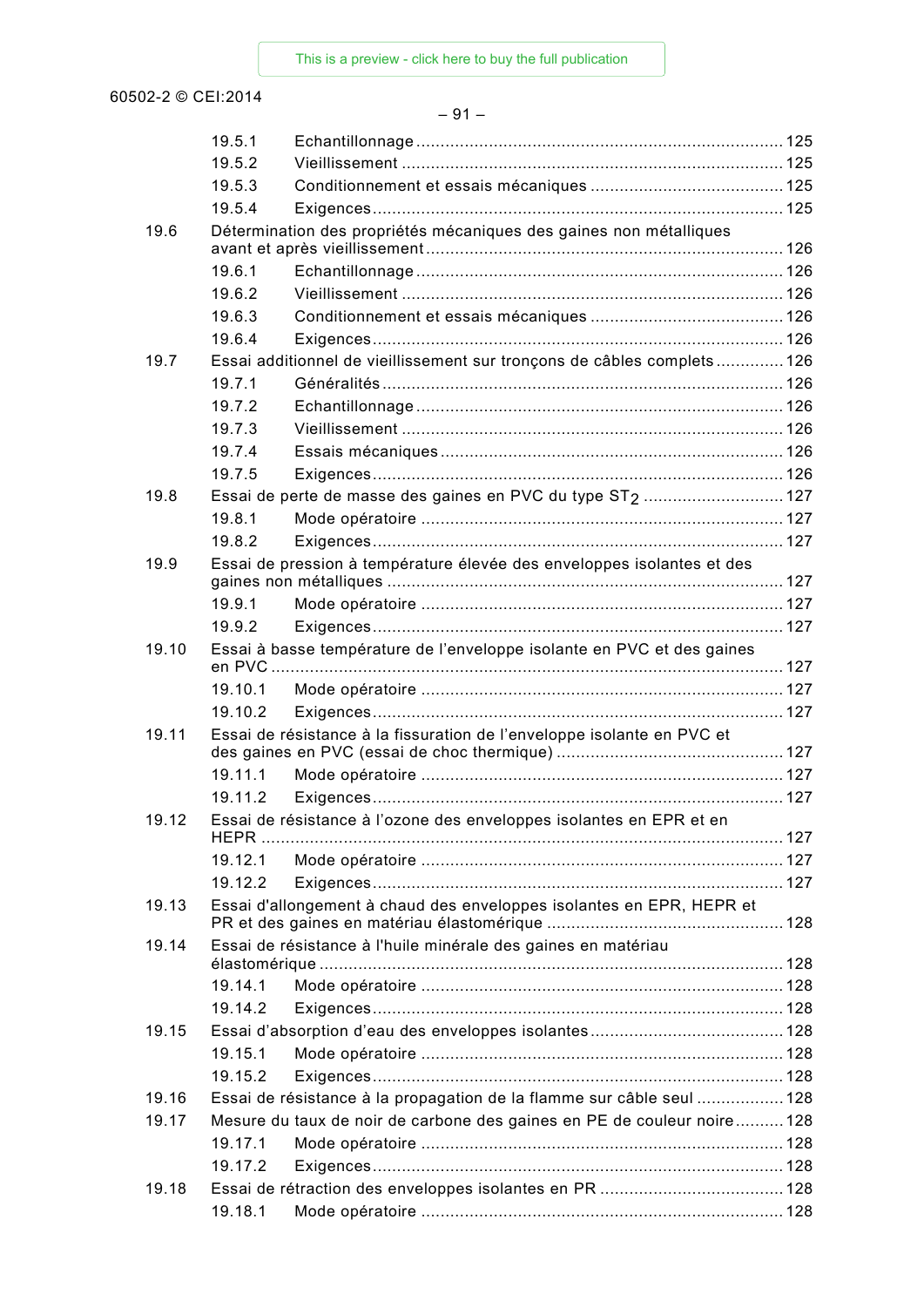|       | 19.18.2               |                                                                                      |  |
|-------|-----------------------|--------------------------------------------------------------------------------------|--|
| 19.19 |                       | Essai de stabilité thermique de l'enveloppe isolante en PVC129                       |  |
|       | 19.19.1               |                                                                                      |  |
|       | 19.19.2               |                                                                                      |  |
| 19.20 |                       | Détermination de la dureté de l'enveloppe isolante en HEPR 129                       |  |
|       | 19.20.1               |                                                                                      |  |
|       | 19.20.2               |                                                                                      |  |
| 19.21 |                       | Détermination du module d'élasticité de l'enveloppe isolante en HEPR129              |  |
|       | 19.21.1               |                                                                                      |  |
|       | 19.21.2               |                                                                                      |  |
| 19.22 |                       |                                                                                      |  |
|       | 19.22.1               |                                                                                      |  |
|       | 19.22.2               |                                                                                      |  |
| 19.23 |                       |                                                                                      |  |
|       | 19.23.1               |                                                                                      |  |
|       | 19.23.2               |                                                                                      |  |
|       | 19.23.3               |                                                                                      |  |
| 19.24 |                       |                                                                                      |  |
| 20    |                       |                                                                                      |  |
| 20.1  |                       |                                                                                      |  |
| 20.2  |                       |                                                                                      |  |
| 20.3  |                       |                                                                                      |  |
|       | 20.3.1                |                                                                                      |  |
|       | 20.3.2                |                                                                                      |  |
|       |                       | Annexe A (normative) Méthode du calcul fictif pour déterminer les dimensions des     |  |
|       |                       |                                                                                      |  |
| A.1   |                       |                                                                                      |  |
| A.2   |                       |                                                                                      |  |
|       | A.2.1                 |                                                                                      |  |
|       |                       |                                                                                      |  |
|       | A.2.2                 |                                                                                      |  |
|       | A.2.3                 |                                                                                      |  |
|       | A.2.4                 |                                                                                      |  |
|       | A.2.5                 |                                                                                      |  |
|       | A.2.6                 |                                                                                      |  |
|       | A.2.7                 |                                                                                      |  |
|       |                       |                                                                                      |  |
|       | A.2.8<br>A.2.9        |                                                                                      |  |
|       |                       | Matelas supplémentaire pour les câbles avec armure de                                |  |
|       | A.2.10                |                                                                                      |  |
|       |                       | Annexe B (informative) Tableaux des courants admissibles en régime permanent pour    |  |
|       |                       | des câbles ayant une enveloppe isolante extrudée et une tension assignée de 3,6/6 kV |  |
|       |                       |                                                                                      |  |
| B.1   |                       |                                                                                      |  |
| B.2   |                       |                                                                                      |  |
| B.3   |                       |                                                                                      |  |
| B.4   |                       |                                                                                      |  |
| B.5   |                       |                                                                                      |  |
|       | B.5.1<br><b>B.5.2</b> |                                                                                      |  |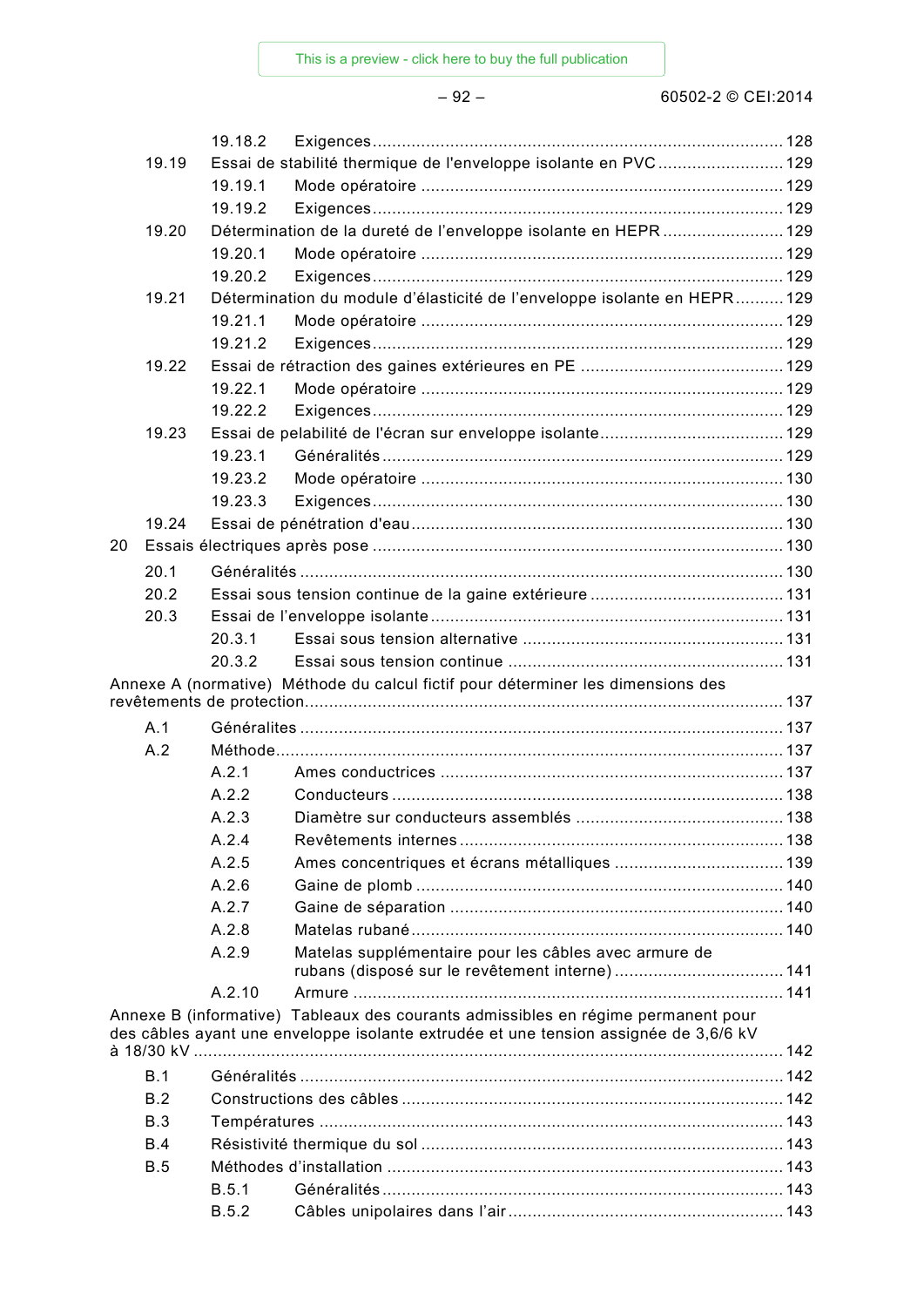| ۰,<br>×<br>× |
|--------------|
|--------------|

|            | <b>B.5.3</b> |                                                                                                                   |  |
|------------|--------------|-------------------------------------------------------------------------------------------------------------------|--|
|            | <b>B.5.4</b> | Câbles unipolaires installés dans des conduits en terre cuite 144                                                 |  |
|            | <b>B.5.5</b> |                                                                                                                   |  |
| B.6        |              |                                                                                                                   |  |
| B.7        |              |                                                                                                                   |  |
| B.8        |              |                                                                                                                   |  |
| <b>B.9</b> |              |                                                                                                                   |  |
|            |              |                                                                                                                   |  |
| C.1        |              | Arrondissement des nombres pour l'utilisation de la méthode du calcul                                             |  |
| C.2        |              | Arrondissement des nombres pour d'autres utilisations 161                                                         |  |
|            |              | Annexe D (normative) Méthode de mesure de la résistivité des écrans                                               |  |
|            |              | Annexe E (normative) Détermination de la dureté des enveloppes isolantes en HEPR166                               |  |
| E.1        |              |                                                                                                                   |  |
| E.2        |              |                                                                                                                   |  |
|            | E.2.1        |                                                                                                                   |  |
|            | E.2.2        |                                                                                                                   |  |
|            | E.2.3        |                                                                                                                   |  |
|            | E.2.4        |                                                                                                                   |  |
|            | E.2.5        |                                                                                                                   |  |
|            |              |                                                                                                                   |  |
| F.1        |              |                                                                                                                   |  |
| F.2        |              |                                                                                                                   |  |
| F.3        |              |                                                                                                                   |  |
| Annexe G   |              | (informative) Détermination de la température de l'âme du câble171                                                |  |
| G.1        |              |                                                                                                                   |  |
| G.2        |              | Étalonnage de la température de la boucle d'essai principale 171                                                  |  |
|            | G.2.1        |                                                                                                                   |  |
|            | G.2.2        | Montage du câble et des capteurs de température171                                                                |  |
|            | G.2.3        |                                                                                                                   |  |
| G.3        |              |                                                                                                                   |  |
|            | G.3.1        | Méthode 1 - Utilisation d'un câble de référence 174                                                               |  |
|            | G.3.2        | Méthode 2 - Utilisation du calcul et de mesures de la<br>température de surface pour déterminer la température de |  |
|            |              |                                                                                                                   |  |
|            |              |                                                                                                                   |  |
|            |              |                                                                                                                   |  |
|            |              |                                                                                                                   |  |
|            |              |                                                                                                                   |  |
|            |              |                                                                                                                   |  |
|            |              | Figure D.1 - Préparation des échantillons pour la mesure de la résistivité des écrans                             |  |
|            |              |                                                                                                                   |  |
|            |              |                                                                                                                   |  |
|            |              |                                                                                                                   |  |
|            |              | Figure F.1 - Schéma de principe de l'appareillage pour l'essai de pénétration d'eau 170                           |  |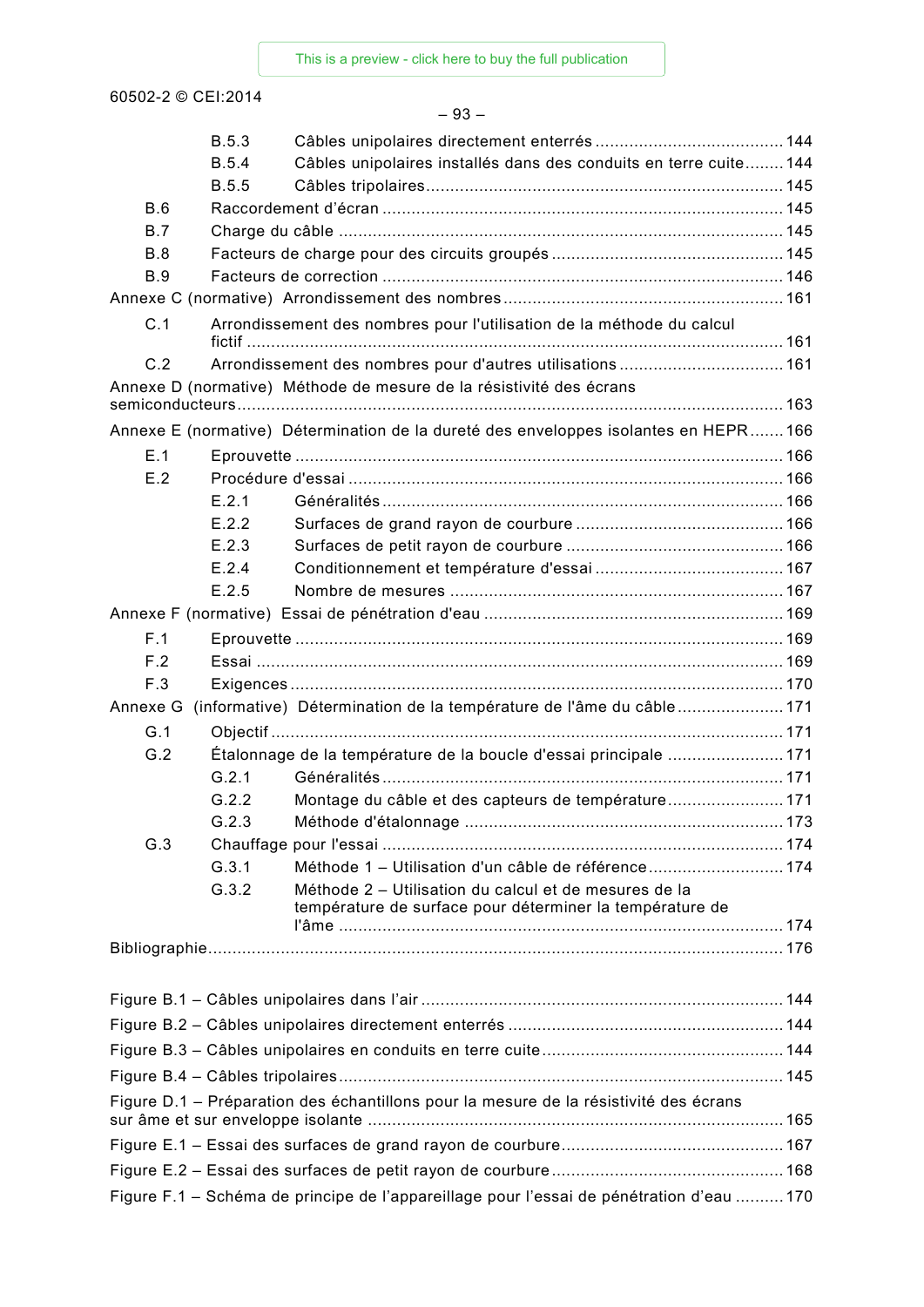### – 94 – 60502-2 © CEI:2014

| Figure G.1 – Montage typique de la boucle de référence et de la boucle principale                                                                                         |     |
|---------------------------------------------------------------------------------------------------------------------------------------------------------------------------|-----|
| Figure G.2 - Exemple de mise en place des capteurs de température sur l'âme de la                                                                                         |     |
|                                                                                                                                                                           |     |
|                                                                                                                                                                           |     |
|                                                                                                                                                                           |     |
| Tableau 3 - Températures maximales de l'âme pour les différents types de mélanges                                                                                         |     |
| Tableau 4 - Températures maximales de l'âme pour les différents types de mélanges                                                                                         |     |
| Tableau 5 - Epaisseur nominale de l'enveloppe isolante en PVC/B  104                                                                                                      |     |
| Tableau 6 – Epaisseur nominale de l'enveloppe isolante en polyéthylène réticulé (PR)  104                                                                                 |     |
| Tableau 7 - Epaisseur nominale de l'enveloppe isolante en caoutchouc d'éthylène                                                                                           |     |
|                                                                                                                                                                           |     |
|                                                                                                                                                                           |     |
|                                                                                                                                                                           |     |
|                                                                                                                                                                           |     |
| Tableau 12 - Nombre d'échantillons pour essais sur prélèvements 116                                                                                                       |     |
|                                                                                                                                                                           |     |
|                                                                                                                                                                           |     |
| Tableau 15 - Exigences pour les essais de type électriques pour les mélanges isolants 132                                                                                 |     |
|                                                                                                                                                                           |     |
| Tableau 17 - Exigences d'essai pour les propriétés mécaniques des mélanges pour                                                                                           |     |
| Tableau 18 - Exigences d'essai pour les propriétés particulières des mélanges à base                                                                                      |     |
| Tableau 19 – Exigences d'essai pour les propriétés particulières des divers mélanges                                                                                      | 134 |
| Tableau 20 - Exigences d'essai pour les propriétés mécaniques des mélanges pour                                                                                           |     |
| Tableau 21 – Exigences d'essai pour les propriétés particulières des mélanges à base                                                                                      |     |
| Tableau 22 - Exigences d'essai pour les propriétés particulières des mélanges à base                                                                                      |     |
| Tableau 23 - Exigences d'essai pour les propriétés particulières de mélanges                                                                                              |     |
|                                                                                                                                                                           |     |
| Tableau A.2 - Augmentation de diamètre pour les âmes concentriques et les écrans                                                                                          |     |
| Tableau A.3 - Augmentation de diamètre pour le matelas supplémentaire  141                                                                                                |     |
|                                                                                                                                                                           |     |
| Tableau B.2 - Courants admissibles pour des câbles unipolaires avec une enveloppe<br>isolante en PR – Tensions assignées de 3,6/6 kV à 18/30 kV * – Âme en cuivre 146     |     |
| Tableau B.3 – Courants admissibles pour des câbles unipolaires avec une enveloppe<br>isolante en PR - Tensions assignées de 3,6/6 kV à 18/30 kV * - Ame en aluminium  147 |     |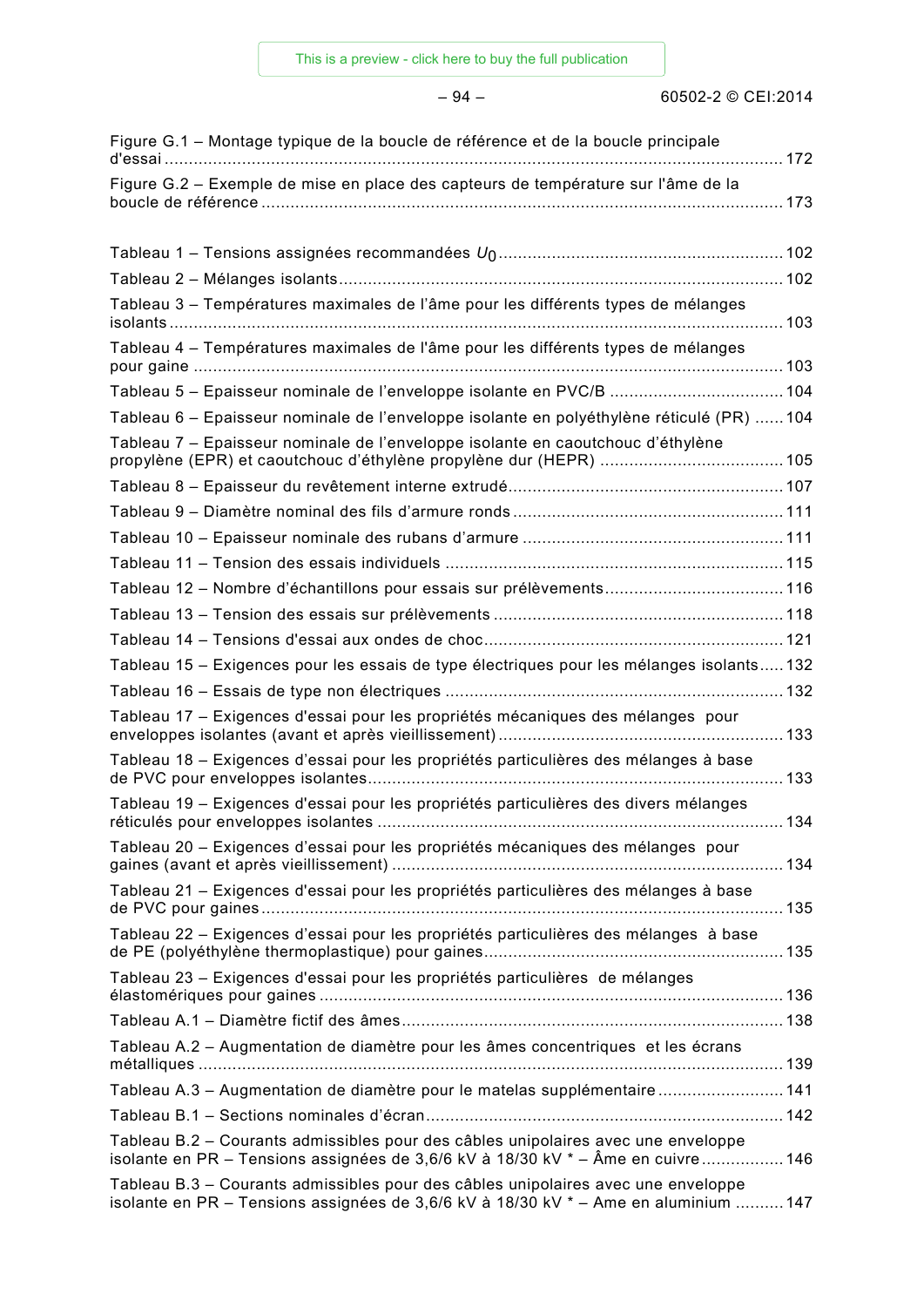### – 95 –

| Tableau B.4 – Courants admissibles pour des câbles unipolaires avec une enveloppe<br>isolante en EPR – Tensions assignées de 3,6/6 kV à 18/30 kV * – Âme en cuivre 148                  |      |
|-----------------------------------------------------------------------------------------------------------------------------------------------------------------------------------------|------|
| Tableau B.5 – Courants admissibles pour des câbles unipolaires avec une enveloppe<br>isolante en EPR – Tensions assignées de 3,6/6 kV à 18/30 kV * – Âme en aluminium  149              |      |
| Tableau B.6 – Courants admissibles pour des câbles tripolaires avec une enveloppe<br>isolante en PR – Tensions assignées de 3,6/6 kV à 18/30 kV * – Âme en cuivre, câble                |      |
| Tableau B.7 - Courants admissibles pour des câbles tripolaires avec une enveloppe<br>isolante en PR – Tensions assignées de 3,6/6 kV à 18/30 kV * – Âme en aluminium,                   |      |
| Tableau B.8 - Courants admissibles pour des câbles tripolaires avec une enveloppe<br>isolante en EPR – Tensions assignées de 3,6/6 kV à 18/30 kV $*$ – Âme en cuivre,                   | .152 |
| Tableau B.9 – Courants admissibles pour des câbles tripolaires avec une enveloppe<br>isolante en EPR – Tensions assignées de 3,6/6 kV à 18/30 kV * – Âme en aluminium,                  | 153  |
| Tableau B.10 - Facteurs de correction pour des températures de l'air ambiant autres                                                                                                     |      |
| Tableau B.11 - Facteurs de correction pour des températures du sol ambiant autres                                                                                                       |      |
| Tableau B.12 - Facteurs de correction pour des profondeurs de pose autres que                                                                                                           |      |
| Tableau B.13 - Facteurs de correction pour des profondeurs de pose autres que                                                                                                           |      |
| Tableau B.14 - Facteurs de correction pour des résistivités thermiques de sol autres                                                                                                    |      |
| Tableau B.15 – Facteurs de correction pour des résistivités thermiques de sol autres                                                                                                    | 155  |
| Tableau B.16 – Facteurs de correction pour des résistivités thermiques de sol autres                                                                                                    |      |
| Tableau B.17 – Facteurs de correction pour des résistivités thermiques de sol autres                                                                                                    |      |
| Tableau B.18 - Facteurs de correction pour des groupes de câbles tripolaires en                                                                                                         |      |
| Tableau B.19 - Facteurs de correction pour des groupes de circuits triphasés                                                                                                            |      |
| Tableau B.20 - Facteurs de correction pour des groupes de câbles tripolaires en                                                                                                         |      |
| Tableau B.21 – Facteurs de correction pour des groupes de circuits triphasés de                                                                                                         |      |
| Tableau B.22 - Facteurs de réduction pour des groupes de plus d'un câble multipolaire<br>dans l'air – À appliquer à la capacité de charge d'un câble multipolaire dans l'air libre  159 |      |
| Tableau B.23 - Facteurs de réduction pour des groupes de plus d'un circuit de câbles<br>unipolaires (Note 2) – À appliquer à la capacité de charge d'un circuit de câbles               |      |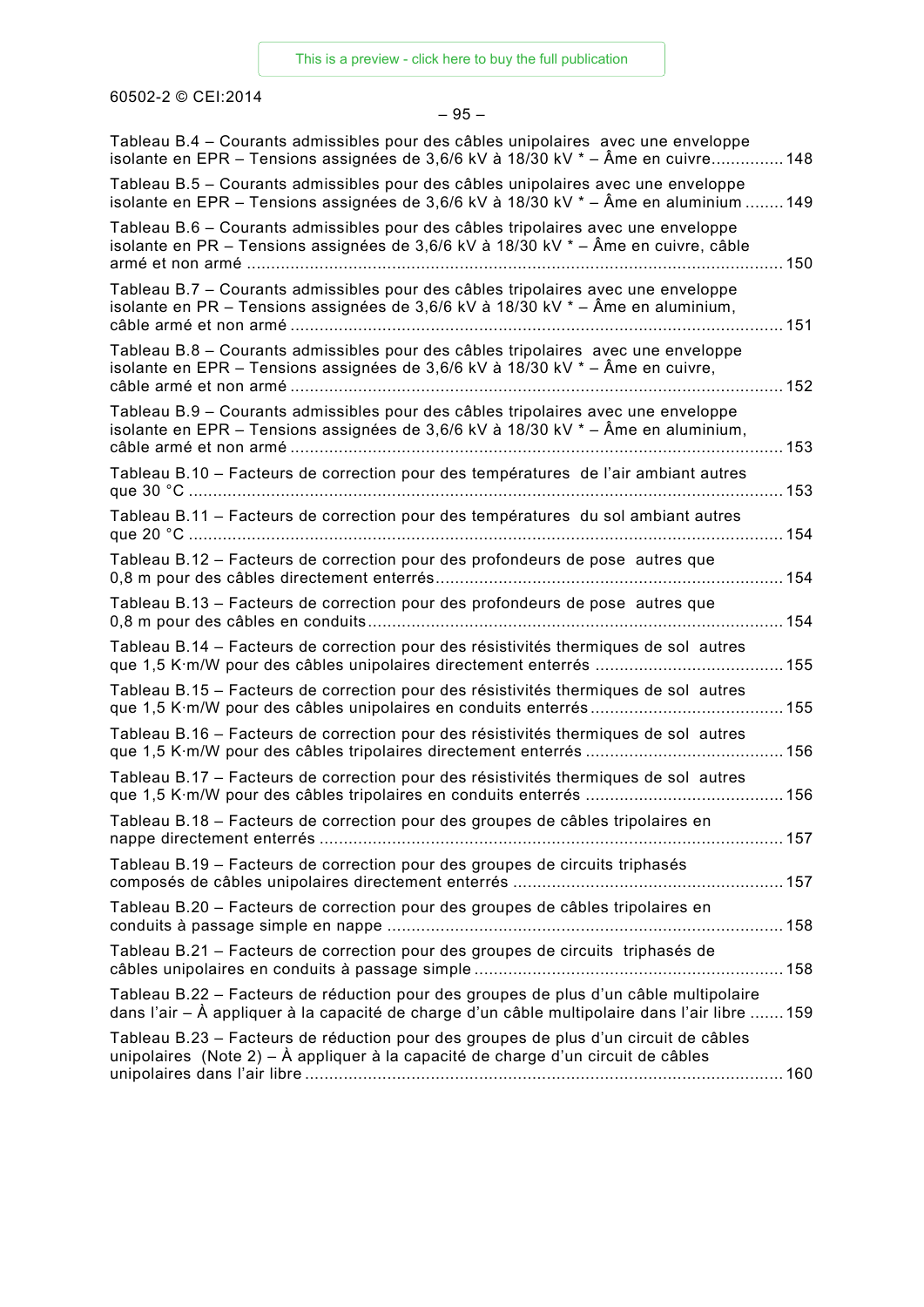[This is a preview - click here to buy the full publication](https://webstore.iec.ch/publication/2272&preview=1)

 $-96 -$  60502-2 © CEI:2014

### COMMISSION ÉLECTROTECHNIQUE INTERNATIONALE  $\overline{\phantom{a}}$

### **CÂBLES D'ÉNERGIE À ISOLANT EXTRUDÉ ET LEURS ACCESSOIRES POUR DES TENSIONS ASSIGNÉES DE 1 kV (***U***<sup>m</sup> = 1,2 kV) À 30 kV (***U***<sup>m</sup> = 36 kV) –**

### **Partie 2: Câbles de tensions assignées de 6 kV (***U***<sup>m</sup> = 7,2 kV) à 30 kV (***U***<sup>m</sup> = 36 kV)**

### AVANT-PROPOS

- <span id="page-22-0"></span>1) La Commission Electrotechnique Internationale (CEI) est une organisation mondiale de normalisation composée de l'ensemble des comités électrotechniques nationaux (Comités nationaux de la CEI). La CEI a pour objet de favoriser la coopération internationale pour toutes les questions de normalisation dans les domaines de l'électricité et de l'électronique. A cet effet, la CEI – entre autres activités – publie des Normes internationales, des Spécifications techniques, des Rapports techniques, des Spécifications accessibles au public (PAS) et des Guides (ci-après dénommés "Publication(s) de la CEI"). Leur élaboration est confiée à des comités d'études, aux travaux desquels tout Comité national intéressé par le sujet traité peut participer. Les organisations internationales, gouvernementales et non gouvernementales, en liaison avec la CEI, participent également aux travaux. La CEI collabore étroitement avec l'Organisation Internationale de Normalisation (ISO), selon des conditions fixées par accord entre les deux organisations.
- 2) Les décisions ou accords officiels de la CEI concernant les questions techniques représentent, dans la mesure du possible, un accord international sur les sujets étudiés, étant donné que les Comités nationaux de la CEI intéressés sont représentés dans chaque comité d'études.
- 3) Les Publications de la CEI se présentent sous la forme de recommandations internationales et sont agréées comme telles par les Comités nationaux de la CEI. Tous les efforts raisonnables sont entrepris afin que la CEI s'assure de l'exactitude du contenu technique de ses publications; la CEI ne peut pas être tenue responsable de l'éventuelle mauvaise utilisation ou interprétation qui en est faite par un quelconque utilisateur final.
- 4) Dans le but d'encourager l'uniformité internationale, les Comités nationaux de la CEI s'engagent, dans toute la mesure possible, à appliquer de façon transparente les Publications de la CEI dans leurs publications nationales et régionales. Toutes divergences entre toutes Publications de la CEI et toutes publications nationales ou régionales correspondantes doivent être indiquées en termes clairs dans ces dernières.
- 5) La CEI elle-même ne fournit aucune attestation de conformité. Des organismes de certification indépendants fournissent des services d'évaluation de conformité et, dans certains secteurs, accèdent aux marques de conformité de la CEI. La CEI n'est responsable d'aucun des services effectués par les organismes de certification indépendants.
- 6) Tous les utilisateurs doivent s'assurer qu'ils sont en possession de la dernière édition de cette publication.
- 7) Aucune responsabilité ne doit être imputée à la CEI, à ses administrateurs, employés, auxiliaires ou mandataires, y compris ses experts particuliers et les membres de ses comités d'études et des Comités nationaux de la CEI, pour tout préjudice causé en cas de dommages corporels et matériels, ou de tout autre dommage de quelque nature que ce soit, directe ou indirecte, ou pour supporter les coûts (y compris les frais de justice) et les dépenses découlant de la publication ou de l'utilisation de cette Publication de la CEI ou de toute autre Publication de la CEI, ou au crédit qui lui est accordé.
- 8) L'attention est attirée sur les références normatives citées dans cette publication. L'utilisation de publications référencées est obligatoire pour une application correcte de la présente publication.
- 9) L'attention est attirée sur le fait que certains des éléments de la présente Publication de la CEI peuvent faire l'objet de droits de brevet. La CEI ne saurait être tenue pour responsable de ne pas avoir identifié de tels droits de brevets et de ne pas avoir signalé leur existence.

La Norme internationale CEI 60502-2 a été établie par le comité d'études 20 de la CEI: Câbles électriques.

Cette troisième édition annule et remplace la deuxième édition publiée en 2005 et constitue une révision technique.

Des changements techniques significatifs ont été apportés par rapport à la deuxième édition:

- a) une procédure de calcul simplifié pour l'épaisseur de la gaine de plomb et de la gaine extérieure;
- b) un nouveau paragraphe concernant la détermination de la température de l'âme du câble;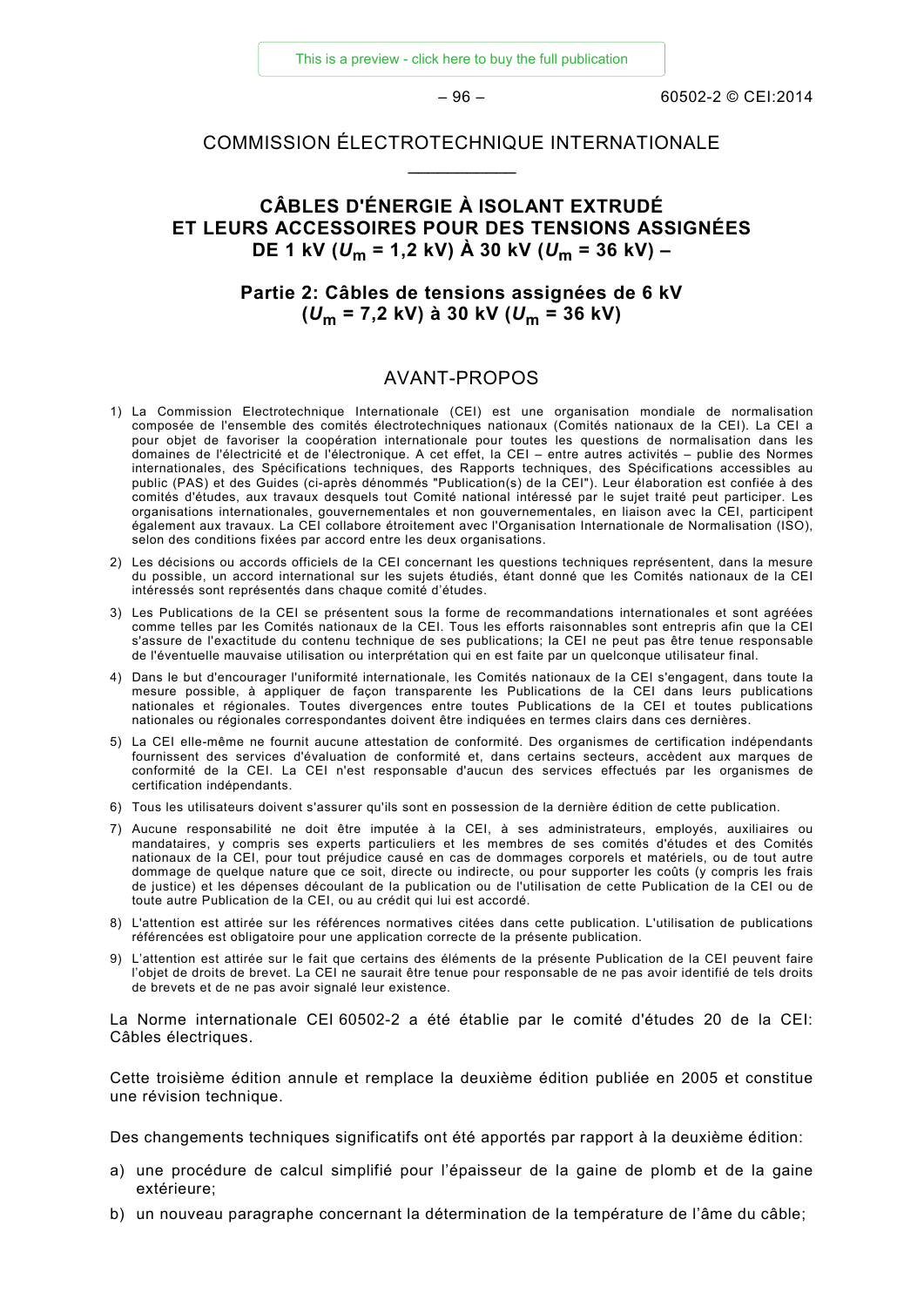$$
-97-
$$

- c) une procédure modifiée des essais individuels de tension;
- d) un nouveau paragraphe concernant l'essai individuel électrique de la gaine extérieure;
- e) les exigences modifiées pour les gaines non métalliques y compris une couche semiconductrice;
- f) les tolérances modifiées concernant l'essai d'enroulement d'un cylindre d'essai;
- g) l'ajout d'un essai sous 0,1 Hz après l'installation.

De plus, la structure modifiée de la série CEI 60811 est adoptée dans cette troisième édition.

Les deux remplacements «metallic» par «metal» et «thermosetting» par «crossliked» ne concernent que la version anglaise.

Le texte de cette norme est issu des documents suivants:

| <b>FDIS</b>   | Rapport de vote |
|---------------|-----------------|
| 20/1469A/FDIS | 20/1472/RVD     |

Le rapport de vote indiqué dans le tableau ci-dessus donne toute information sur le vote ayant abouti à l'approbation de cette norme.

Cette publication a été rédigée selon les Directives ISO/CEI, Partie 2.

Une liste de toutes les parties de la série CEI 60502, publiées sous le titre général *Câbles électriques à isolant extrudé et leurs accessoires pour des tensions assignées de 1 kV (U*<sup>m</sup> *= 1,2 kV) à 30 kV (U*<sup>m</sup> *= 36 kV)*, peut être consultée sur le site web de la CEI.

Le comité a décidé que le contenu de cette publication ne sera pas modifié avant la date de maintenance indiquée sur le site web de la CEI sous «http://webstore.iec.ch» dans les données relatives à la publication recherchée. A cette date, la publication sera

- reconduite;
- supprimée;
- remplacée par une édition révisée, ou
- amendée.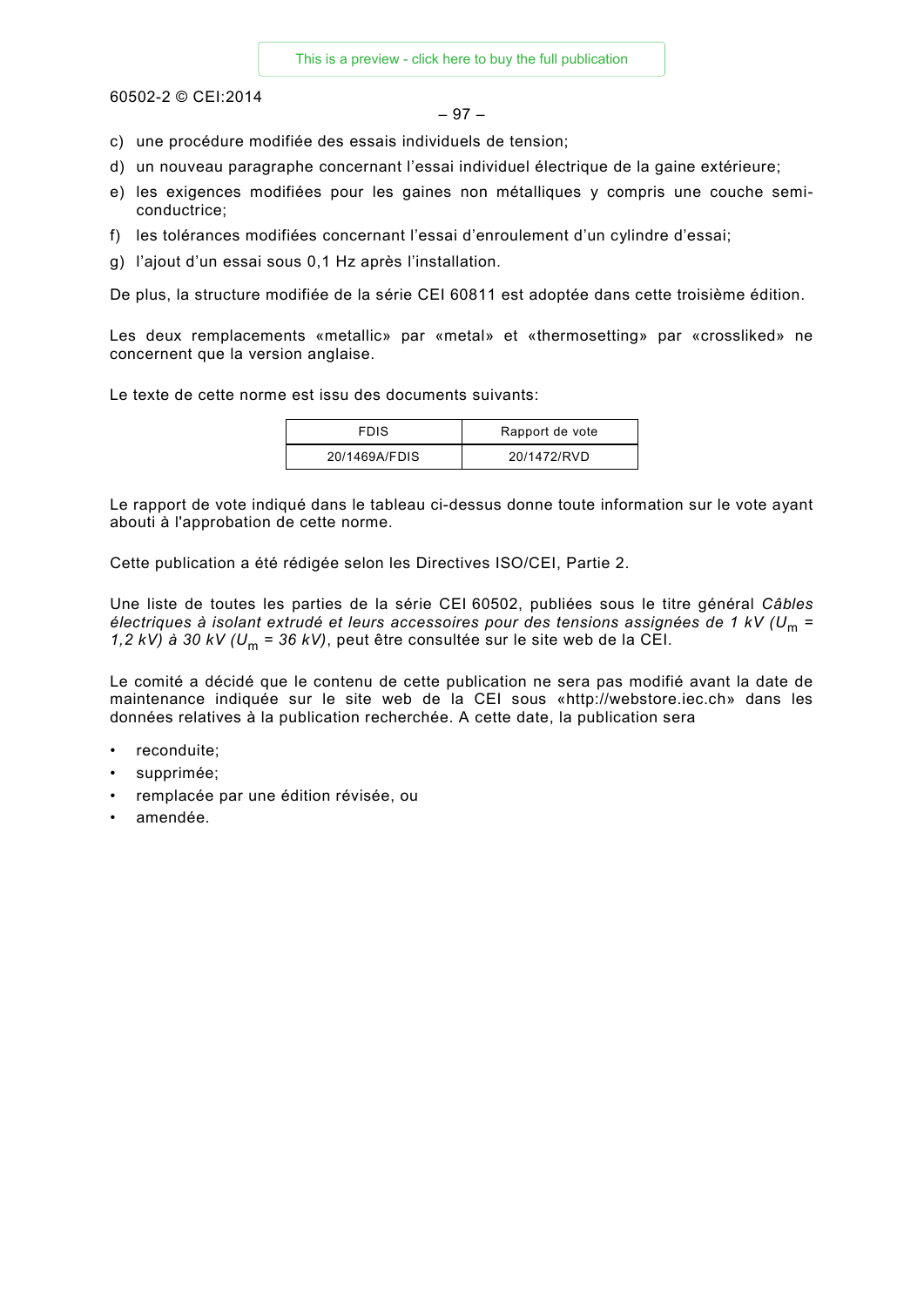$-98 - 60502 - 2 \odot \text{CE}1:2014$ 

### **CÂBLES D'ÉNERGIE À ISOLANT EXTRUDÉ ET LEURS ACCESSOIRES POUR DES TENSIONS ASSIGNÉES DE 1 kV (***U***<sup>m</sup> = 1,2 kV) À 30 kV (***U***<sup>m</sup> = 36 kV) –**

**Partie 2: Câbles de tensions assignées de 6 kV (***U***<sup>m</sup> = 7,2 kV) à 30 kV (***U***<sup>m</sup> = 36 kV)**

### <span id="page-24-0"></span>**1 Domaine d'application**

La présente partie de la CEI 60502 spécifie la constitution, les dimensions et les exigences d'essais des câbles d'énergie à isolation extrudée par diélectriques massifs, de tensions assignées de 6 kV à 30 kV, pour installations fixes telles que les réseaux de distribution ou les installations industrielles.

Pour la conception des câbles, il est recommandé de tenir compte du risque possible d'une entrée d'eau radiale. Les câbles dont la conception est déclarée comporter une barrière d'étanchéité longitudinale à l'eau et les essais qui y correspondent sont inclus dans cette partie de la CEI 60502.

Les câbles destinés à des conditions particulières d'installations et de service ne sont pas inclus, par exemple, les câbles pour réseaux aériens, pour l'industrie minière, pour les centrales nucléaires (à l'intérieur et à l'extérieur de l'enceinte de confinement), les câbles sous-marins ou les câbles de bord des navires.

### <span id="page-24-1"></span>**2 Références normatives**

Les documents suivants sont cités en référence de manière normative, en intégralité ou en partie, dans le présent document et sont indispensables pour son application. Pour les références datées, seule l'édition citée s'applique. Pour les références non datées, la dernière édition du document de référence s'applique (y compris les éventuels amendements).

CEI 60038, *Tensions normales de la CEI*

CEI 60060-1, *Techniques des essais à haute tension –Partie 1: Définitions et exigences générales*

IEC 60060-3, *High-voltage test techniques – Part 3: Definitions and requirements for on-site testing* (disponible en anglais seulement)

CEI 60183, *Guide pour le choix des câbles à haute tension*

CEI 60228, *Ames des câbles isolés*

CEI 60229:2007, *Câble électriques – Essais sur les gaines extérieures extrudées avec fonction spéciale de protection*

CEI 60230, *Essais de choc des câbles et de leurs accessoires*

CEI 60287-3-1, *Câbles électriques – Calcul du courant admissible – Partie 3: Sections concernant les conditions de fonctionnement – Section 1: Conditions de fonctionnement de référence et sélection du type de câble*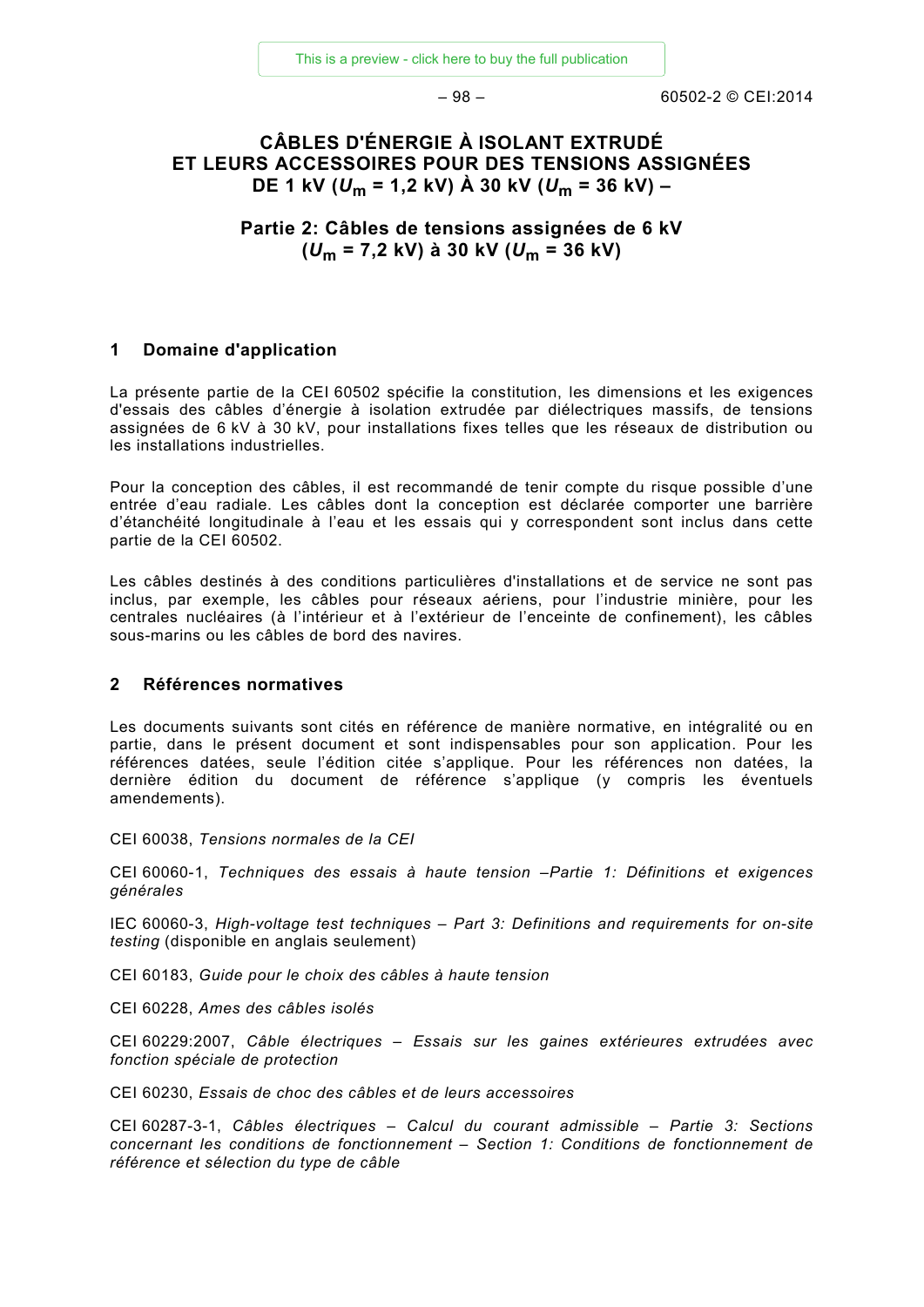### – 99 –

CEI 60332-1-2, *Essais des câbles électriques soumis au feu – Partie 1-2: Essai de propagation verticale de la flamme sur conducteur ou câble isolé – Procédure pour flamme à prémélange de 1 kW*

CEI 60811 (toutes les parties), *Câbles électriques et à fibres optiques – Méthodes d'essai pour les matériaux non-métalliques* 

CEI 60811-201, *Câbles électriques et à fibres optiques – Méthodes d'essai pour les matériaux non-métalliques – Partie 201: Essais généraux – Mesure de l'épaisseur des enveloppes isolantes* 

CEI 60811-202, *Câbles électriques et à fibres optiques – Méthodes d'essai pour les matériaux non-métalliques – Partie 202: Essais généraux – Mesure de l'épaisseur des gaines non métalliques*

CEI 60811-203, *Câbles électriques et à fibres optiques – Méthodes d'essai pour les matériaux non-métalliques – Partie 203: Essais généraux – Mesure des dimensions extérieures*

CEI 60811-401, *Câbles électriques et à fibres optiques – Méthodes d'essai pour les matériaux non-métalliques – Partie 401: Essais divers – Méthodes de vieillissement thermique – Vieillissement en étuve à air*

CEI 60811-402, *Câbles électriques et à fibres optiques – Méthodes d'essai pour les matériaux non-métalliques – Partie 402: Essais divers – Essais d'absorption d'eau*

CEI 60811-403, *Câbles électriques et à fibres optiques – Méthodes d'essai pour les matériaux non-métalliques – Partie 403: Essais divers – Essai de résistance à l'ozone sur les mélanges réticulés*

CEI 60811-404, *Câbles électriques et à fibres optiques – Méthodes d'essai pour les matériaux non-métalliques – Partie 404: Essais divers – Essais de résistance à l'huile minérale pour les gaines*

CEI 60811-405, *Câbles électriques et à fibres optiques – Méthodes d'essai pour les matériaux non-métalliques – Partie 405: Essais divers – Essai de stabilité thermique pour les enveloppes isolantes et gaines en PVC* 

CEI 60811-409, *Câbles électriques et à fibres optiques – Méthodes d'essai pour les matériaux non-métalliques – Partie 409: Essais divers – Essai de perte de masse des enveloppes isolantes et gaines thermoplastiques*

CEI 60811-501, *Câbles électriques et à fibres optiques – Méthodes d'essai pour les matériaux non-métalliques – Partie 501: Essais mécaniques – Détermination des propriétés mécaniques des mélanges pour les enveloppes isolantes et les gaines*

CEI 60811-502, *Câbles électriques et à fibres optiques – Méthodes d'essai pour les matériaux non-métalliques – Partie 502: Essais mécaniques – Essai de rétraction des enveloppes isolantes*

CEI 60811-503, *Câbles électriques et à fibres optiques – Méthodes d'essai pour les matériaux non-métalliques – Partie 503: Essais mécaniques – Essai de rétraction des gaines*

CEI 60811-504, *Câbles électriques et à fibres optiques – Méthodes d'essai pour les matériaux non-métalliques – Partie 504: Essais mécaniques – Essai d'enroulement à basse température pour les enveloppes isolantes et les gaines*

CEI 60811-505, *Câbles électriques et à fibres optiques – Méthodes d'essai pour les matériaux non-métalliques – Partie 503: Essais mécaniques – Essai d'allongement à basse température pour les enveloppes isolantes et les gaines*

CEI 60811-506, *Câbles électriques et à fibres optiques – Méthodes d'essai pour les matériaux non-métalliques – Partie 506: Essais mécaniques – Essai de choc à basse température pour les enveloppes isolantes et les gaines*